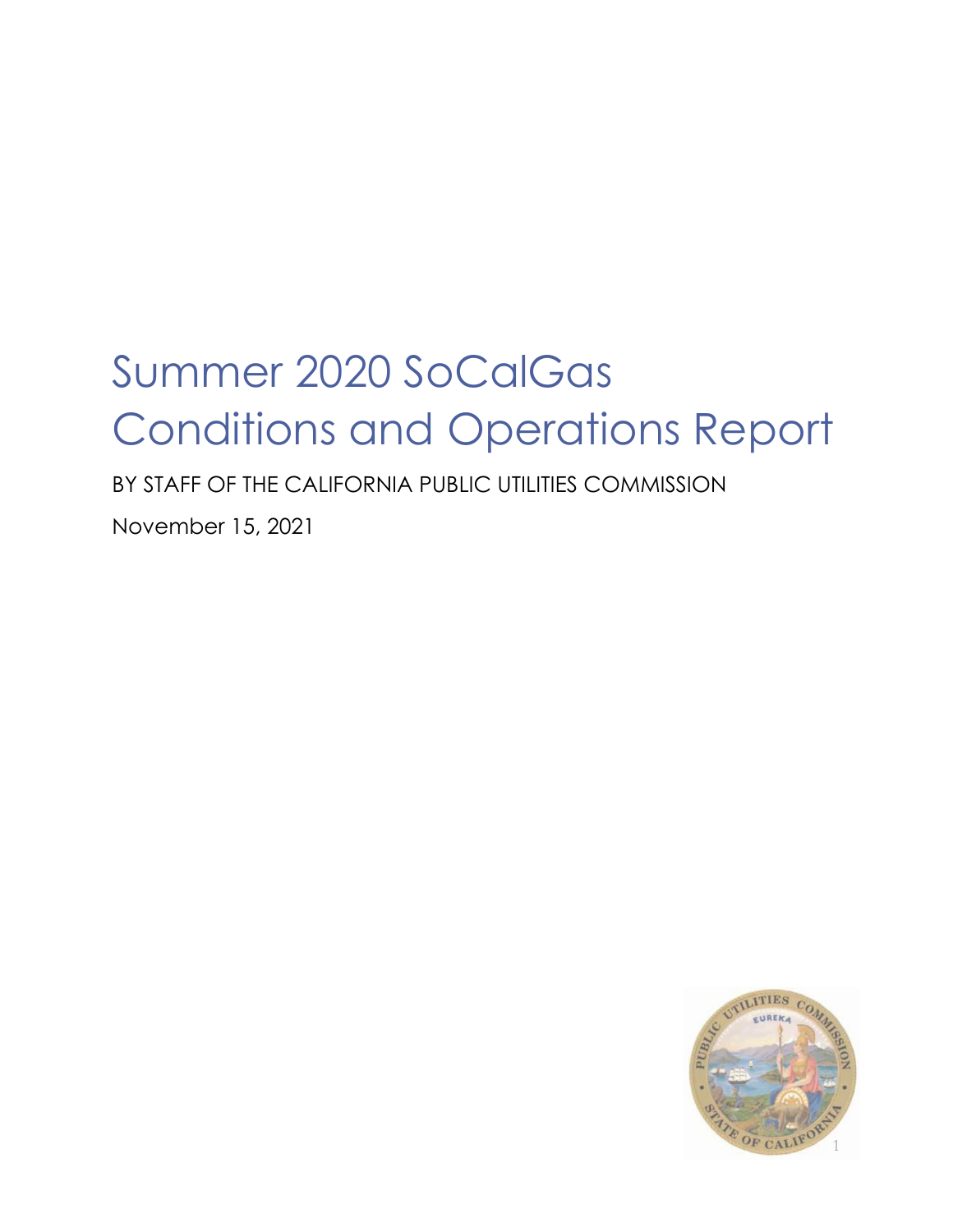# CALIFORNIA PUBLIC UTILITIES COMMISSION STAFF **CONTRIBUTORS**

Kristina Abadjian **Primary Author**

Jean Spencer **Program and Project Supervisor**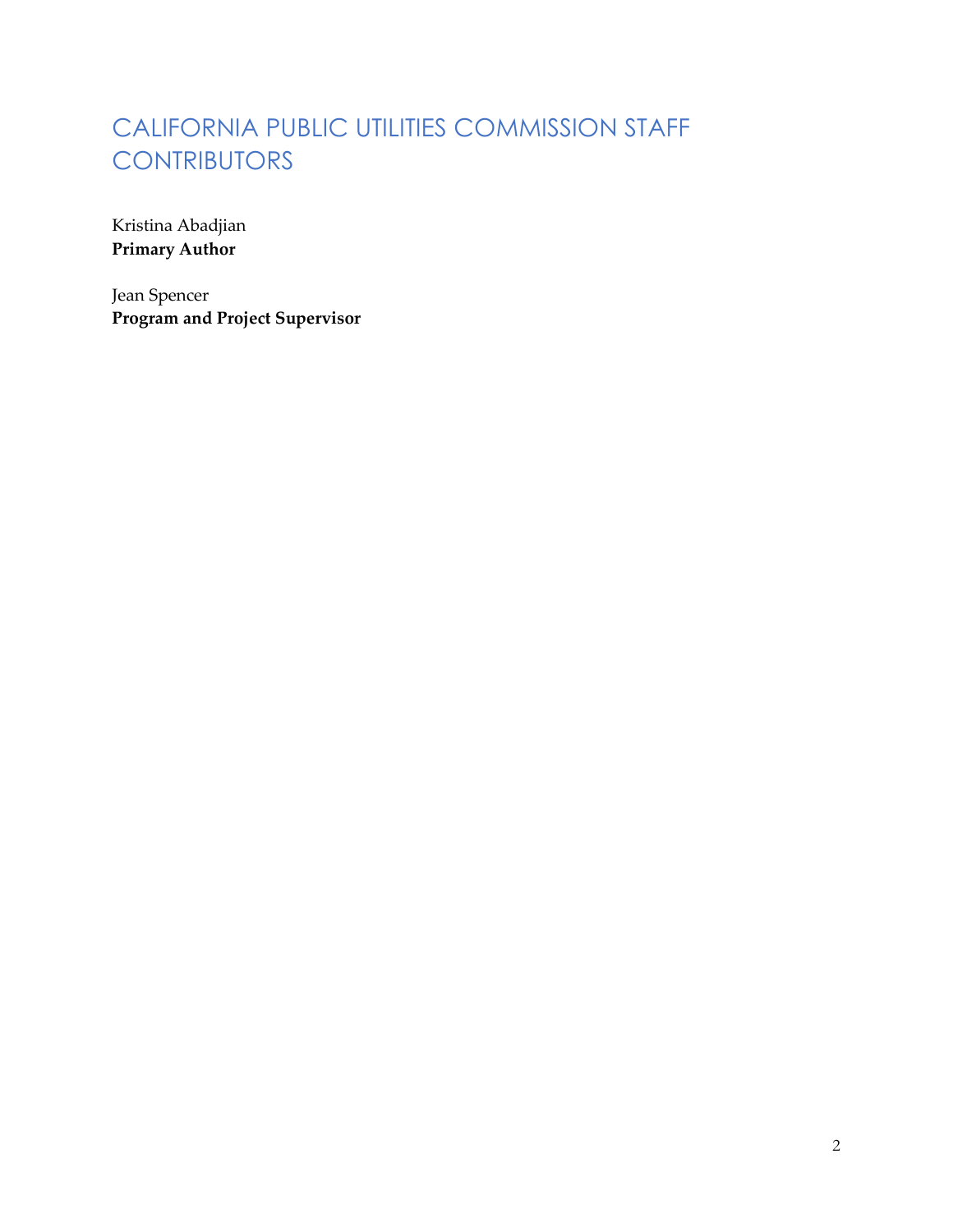# Table of Contents

<span id="page-2-0"></span>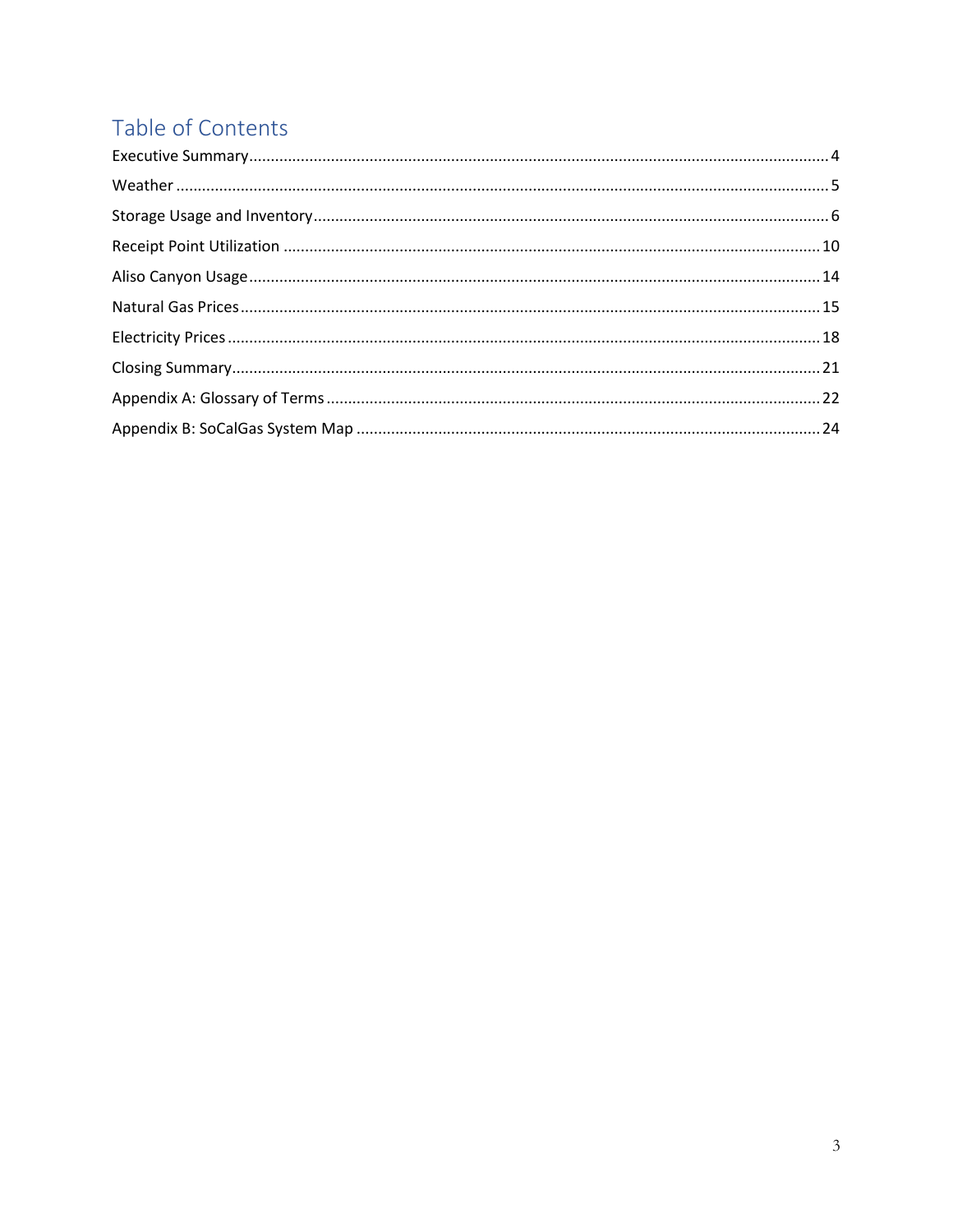## Executive Summary

This report presents a summary and analyses of natural gas operations in Southern California from April 1 to October 31, 2020 (the summer), by the California Public Utilities Commission's (CPUC) Energy Division staff (Staff). This is the second of a series of retrospective reports that focuses on summer conditions and operations in the Southern California Gas Company (SoCalGas) territory.

The purpose of the report is to provide a summary of weather patterns, operational decisions, and price trends within the natural gas and electric markets. It also provides an analysis of the impacts of regulatory changes made by the CPUC to address energy reliability challenges and price volatility in the last few years. This report is meant to provide decisionmakers and stakeholders with information to plan for continued energy reliability and customer affordability.

In summer 2020, Southern Californians experienced gas and electric price volatility due to a combination of several heat waves, high electric demand, and insufficient power supply. SoCalGas' gas system was in a better position to respond to the escalation in electric generation demand during the heatwaves than it was in previous years because of two notable factors: 1) there were no critical gas transmission lines out of service; and 2) the revised Aliso Canyon Withdrawal Protocol enabled SoCalGas to initiate withdrawals from the field during peak hours. In comparison, during the summer 2018 heatwaves, Line 235-2—a critical transmission line in SoCalGas' Northern Zone was out for repairs. In addition, Aliso Canyon was considered an "asset of last resort" under the Withdrawal Protocol in place at that time. This combination of factors led to severe gas supply constraints during the heatwaves, which resulted in electric customers having to pay about \$916 million in excess costs in 2018.<sup>1</sup>

SoCalGas' storage inventory levels at the start of summer 2020 were fairly robust. New balancing rules went into effect on May 1, 2020, pursuant to the Triennial Cost Allocation Proceeding decision, (D.) 20-02-045.<sup>2</sup> Under the new rules, the injection capacity allocated to core customers and the balancing function is prorated daily based on available capacity. The revised rules helped customers build and maintain storage inventory even after Aliso Canyon became full. In addition, a mostly mild summer created the potential for customers to inject gas into the storage fields. However, injection opportunity on the system became more limited during the mid-August heatwave when SoCalGas frequently had its four storage fields on withdrawal to meet the surge in hourly electric generation demand over multiple days. SoCalGas withdrew approximately 3.5 billion cubic feet (Bcf) of gas from storage during the mid-August heatwave and approximately 70 percent of the withdrawals came from Aliso Canyon. Despite these withdrawals, total storage capacity was nearly full by September 30, 2020.

To keep the gas system in balance, SoCalGas calls High Operational Flow Orders (OFOs) when customers have scheduled too much gas on the system and Low OFOs when they haven't scheduled enough. When OFOs are called, they are numbered in stages based on severity.<sup>3</sup> In summer 2020, SoCalGas called 22 Stage 3 and two Stage 3.1 High OFOs. Staff review of customer behavior during

<sup>1</sup> Aliso Canyon I.17-02-002 Phase 2: Results of Econometric Modeling, pp. 36, 40-41[: 349793504.PDF \(ca.gov\).](https://docs.cpuc.ca.gov/PublishedDocs/Efile/G000/M349/K793/349793504.PDF) <sup>2</sup> The most recent TCAP decision, D.20-02-045, was approved on February 28, 2020: <http://docs.cpuc.ca.gov/SearchRes.aspx?DocFormat=ALL&DocID=328289863>

<sup>&</sup>lt;sup>3</sup> The Glossary in Appendix 1 describes the different stages of OFOs and corresponding noncompliance charges.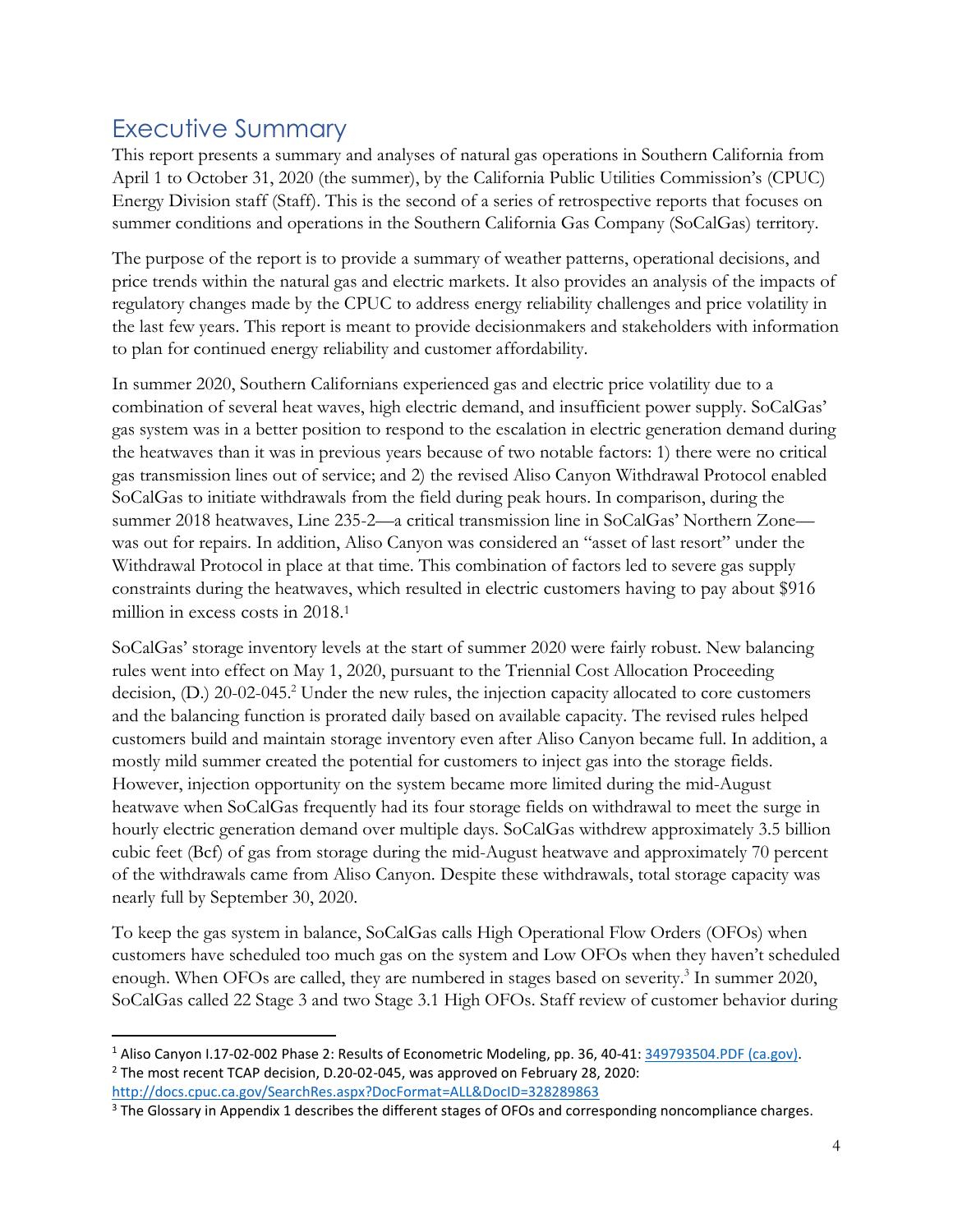the Stage 3 and Stage 3.1 High OFO events showed that customers reduced their scheduled quantities when a Stage 3 high OFO was called, mostly in response to the tolerance band set by SoCalGas. In other words, when SoCalGas set a tolerance band of 15 percent during the spring injection season, customers were less likely to reduce their scheduled quantities by noticeable amounts. However, when SoCalGas tightened the tolerance band towards the end of October when there was very little injection capacity left on the system, the reduction in customers' scheduled quantities was more noticeable.

Aliso Canyon withdrawals totaling about 4.8 Bcf occurred on 18 gas days in summer 2020. All withdrawals occurred under Condition 1 of the Withdrawal Protocol, which is triggered if preliminary low OFO calculations indicate a Stage 2 Low OFO or higher. The inclusion of Aliso Canyon's Withdrawal Capacity into the low OFO calculation eliminated the issuance of a low OFO on 13 out of those 18 days. SoCalGas called 11 Stage 1 Low OFOs during the summer. However, there were no Stage 2 or higher Low OFOs.

Natural gas prices in Southern California were generally stable throughout the summer due to moderate weather, high storage inventories, and a decline in the futures market. In addition, there were no major transmission lines out of service as mentioned above. Gas prices became more volatile in mid-August as temperatures soared. SoCal Border prices hit an average of \$9.14 per million British thermal units (MMBtu) on August 17, and SoCal Citygate reached an average of \$13.26/MMBtu on August 18. Prices, however, were lower than compared to the price spikes seen during the July 2018 heatwaves when SoCal Citygate prices peaked at \$39/MMBtu.

#### <span id="page-4-0"></span>Weather

Temperatures in Southern California were generally mild during the first half of the summer. However, as shown in Figure 1 below, in April and May, there were 19 and 72 more Cooling Degree Days (CDDs), respectively, than the 10-year average. CDDs measure how hot the temperature was on a given day. One CDD is when the average temperature for the day is one degree above 65° Fahrenheit. The higher temperature, the more CDDs there will be for a given day. Higher CDDs typically mean more gas-fired electric generation activity is needed due to increased cooling loads. There were 219 CDDs in June, which mostly tracked the 10-year average. There were 310 CDDs in July, which was below the 10-year average by about 40 CDDs.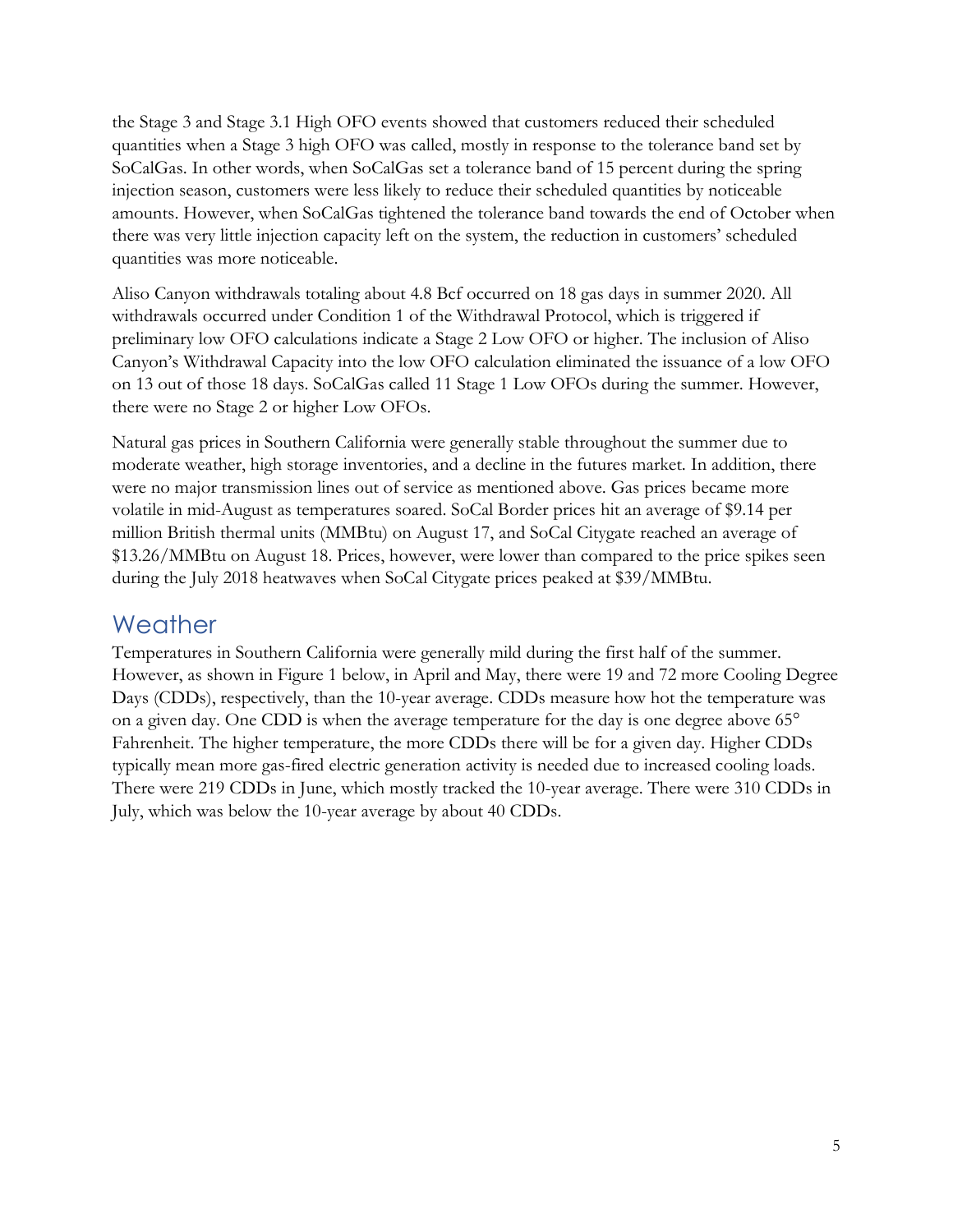

*Data Source: SoCalGas Data Request Response*

August saw record-breaking heatwaves across the western United States, including Southern California, which resulted in rotating power outages across several regions. It was the third-hottest August on record, <sup>4</sup> with 432 CDDs, which was 50 CDDs higher than the 10-year average. In response to the above-normal temperatures, the California Independent System Operator (CAISO) issued several Flex Alerts from August 13 through August 19 calling for statewide conservation efforts and restricted maintenance activities. 5

In addition, the CAISO declared Stage 3 Emergencies on August 13 and 14 and ordered rotating blackouts for the first time since the 2001 energy crisis<sup>6</sup> as air conditioners pushed up electric demand. The Root-Cause Analysis Report issued by the CAISO, CPUC, and the California Energy Commission (CEC) in January 2021 concluded that the extreme August heat wave was a 1-in-35 year weather event in California.<sup>7</sup> The impact of this weather event on SoCalGas' gas system is discussed later in this report.

#### <span id="page-5-0"></span>Storage Usage and Inventory

Summer 2020 began with a fair amount of storage inventory. As shown in Figure 2 below, Aliso Canyon was approximately 52 percent full at the beginning of the injection season while the combined non-Aliso fields were 68 percent full. This is a drastic difference from the inventory levels of 2019. While Aliso Canyon had more gas in storage at the same time in 2019, the combined non-

<sup>4</sup> NOAA News Article Dated September 9, 2020: [https://www.noaa.gov/news/summer-2020-ranked-as-one-of](https://www.noaa.gov/news/summer-2020-ranked-as-one-of-hottest-on-record-for-us)[hottest-on-record-for-us](https://www.noaa.gov/news/summer-2020-ranked-as-one-of-hottest-on-record-for-us)

<sup>&</sup>lt;sup>5</sup> CAISO Flex Alerts:<https://www.flexalert.org/news>

<sup>6</sup> CAISO Summary of Past Flex Alerts and Emergencies:

<http://www.caiso.com/Documents/FlexAlertNoticesIssuedFrom1998-Present.pdf>

<sup>&</sup>lt;sup>7</sup> Final Root Cause Analysis Report: [http://www.caiso.com/Documents/Final-Root-Cause-Analysis-Mid-August-](http://www.caiso.com/Documents/Final-Root-Cause-Analysis-Mid-August-2020-Extreme-Heat-Wave.pdf)[2020-Extreme-Heat-Wave.pdf](http://www.caiso.com/Documents/Final-Root-Cause-Analysis-Mid-August-2020-Extreme-Heat-Wave.pdf)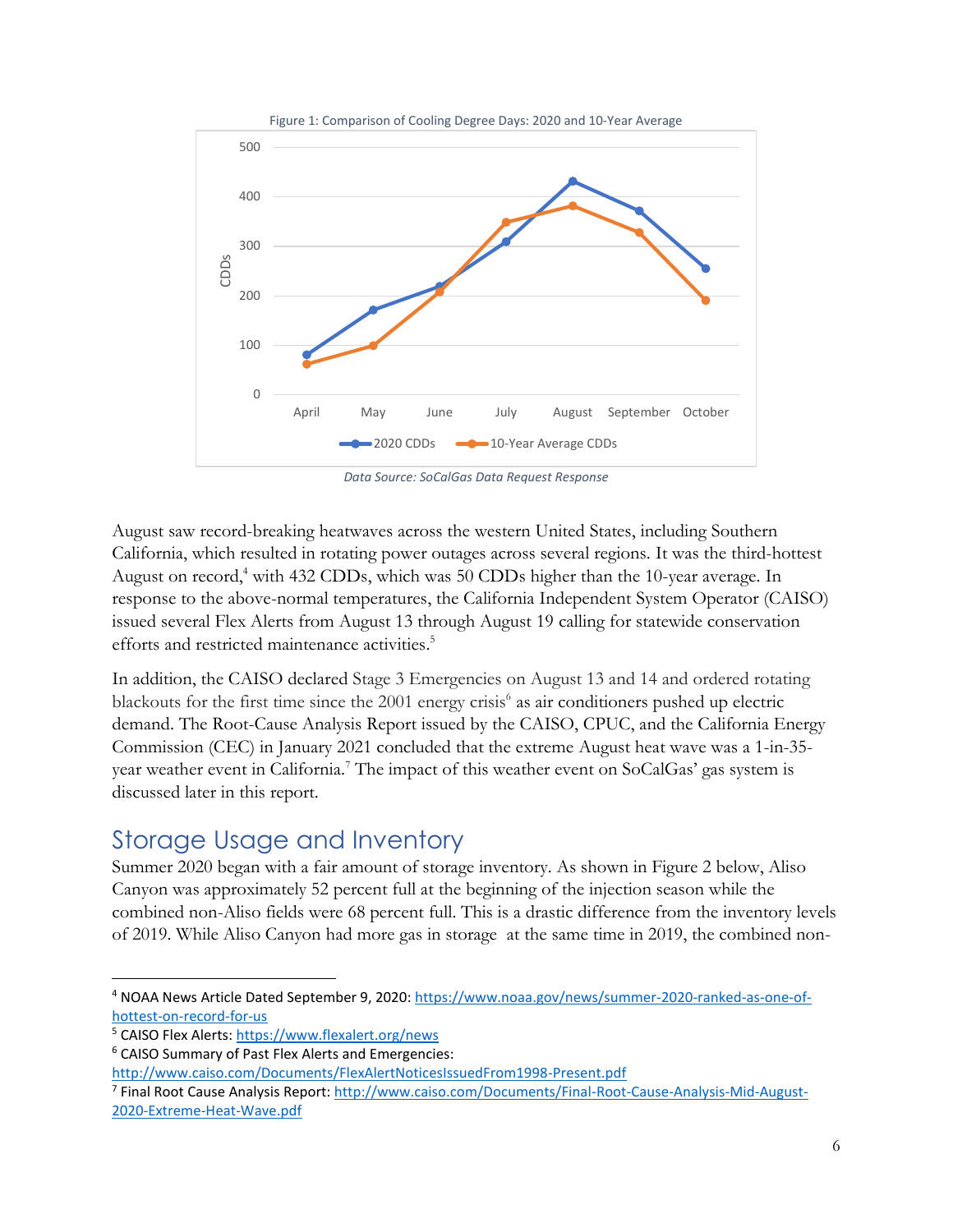Aliso fields were only 36 percent full in 2019. The difference can be attributed to the combined impacts of a prolonged stretch of cold weather during winter 2019 and more reliance on the non-Aliso fields under the Aliso Canyon Withdrawal Protocol (Withdrawal Protocol) that was in place at the time. As shown in Figure 2 below, Honor Rancho, SoCalGas' second largest storage field, dropped to 30 percent of its maximum capacity by the start of summer 2019 because SoCalGas relied mostly on that field to meet customer demand while it was unable to access Aliso Canyon during the winter. Under the current Withdrawal Protocol, however, SoCalGas can use Aliso Canyon under certain conditions to help preserve the inventory levels of the non-Aliso fields. This policy change, combined with the milder weather, placed the non-Aliso fields in a better position at the start of summer 2020.



SoCalGas began injecting gas into all available storage fields at the beginning of the spring injection season in April 2020 while also completing the low inventory shut-ins required by the California Geologic Energy Management Division (CalGEM). When a storage field is shut in, it is completely offline, meaning SoCalGas cannot inject or withdraw gas. SoCalGas shut in one field at a time and thus was able to inject gas into the three operational storage fields. In addition, there was ongoing maintenance throughout the summer related to recent CalGEM regulations that led to reductions in injection and withdrawal capacities compared to previous years. 8

The difference in total storage inventories in 2019 and 2020 can be attributed to different injection patterns during the two years. In the summer of 2019, there were no significant weather events that drew down storage inventory. However, under the rules in place at that time, when injection

<sup>&</sup>lt;sup>8</sup> In the aftermath of the October 2015 Aliso Canyon gas leak, CalGEM developed more stringent regulations for California's natural gas storage fields that went into effect October 1, 2018. These regulations require that all gas storage wells be converted to tubing-only flow within seven years and that storage providers conduct mechanical integrity and pressure testing on each well every 24 months unless a different testing schedule is proposed by the storage provider in its Risk Management Plan (RMP) and approved by CalGEM.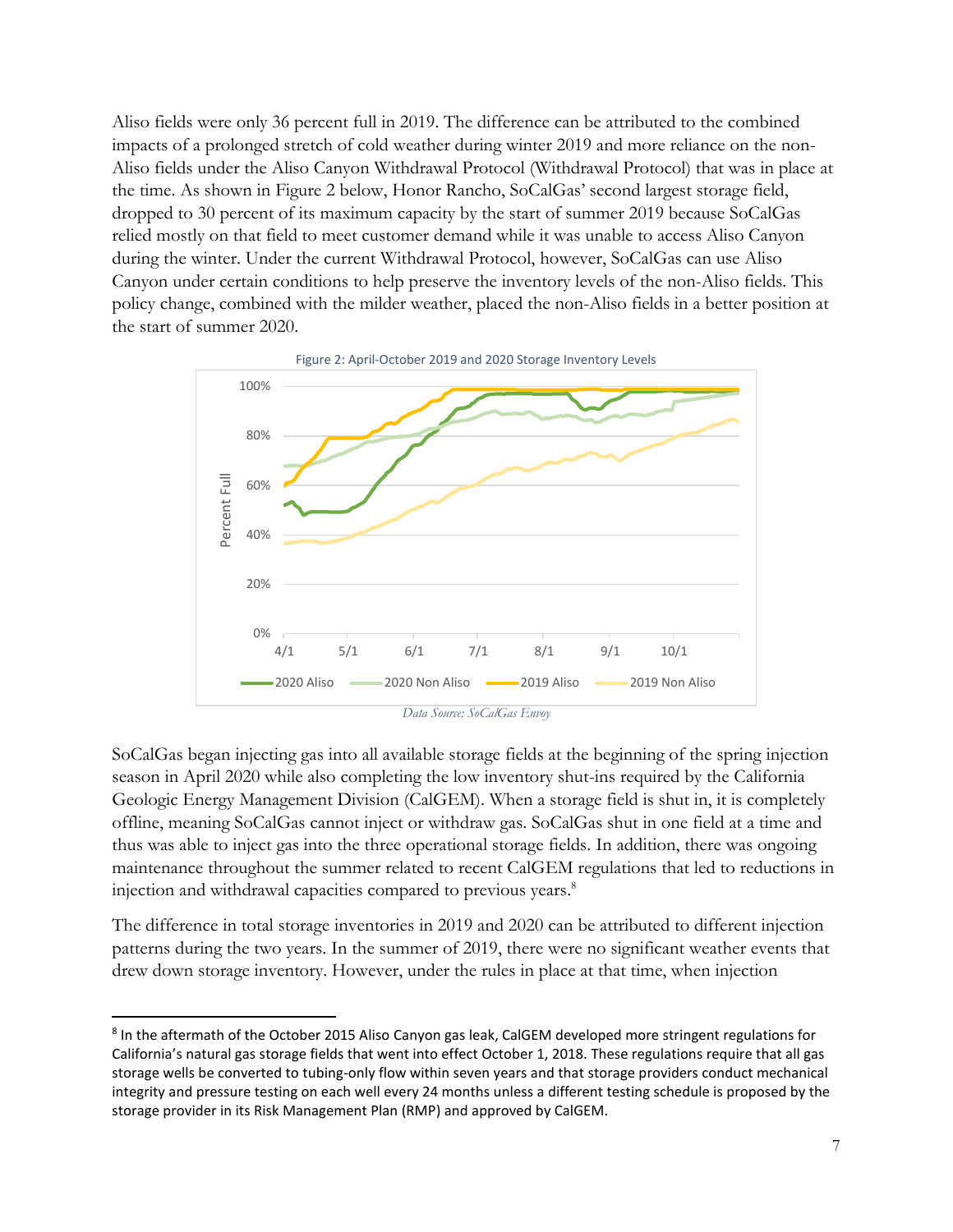capacity fell below 345 MMcfd—as it does when Aliso Canyon is full—all of the injection capacity was allocated to the balancing function during the prime trading cycle (Cycle 1). Once Aliso Canyon was filled on June 19, 2019, customers with firm injection rights were unable to inject gas into storage on Cycle 1 (represented by the blue line in Figure 3 below).

Condition 1of the Withdrawal Protocol was triggered on August 28 and September 7, which allowed SoCalGas to withdraw 115 MMcfd and 108 MMcfd from the field, respectively. As shown in Figure 3, customers with firm injection were able to inject gas into storage on Cycle 1 after these Aliso Canyon withdrawal events. Based on its analysis, CPUC staff conclude that lack of injection ability during Cycle 1 made it more difficult for customers to inject gas into storage in 2019. New balancing rules went into effect on May 1, 2020, pursuant to the Triennial Cost Allocation Proceeding decision, (D.) 20-02-045. Under these rules, the injection capacity allocated to core customers and the balancing function is prorated daily based on available capacity. As shown by the orange line in Figure 3, under these rules, injections by customers with firm injection rights continued even after Aliso Canyon filled on July 9, 2020, which helped compensate for storage withdrawals due to hot weather.



*Data Source: SoCalGas Envoy*

Figure 4 below illustrates the total injections and withdrawals during the summer of 2020. Withdrawals were low at the beginning of the summer as the weather was relatively mild, which helped SoCalGas' Gas Acquisition Department, which purchases gas for core customers, build and maintain storage inventories. SoCalGas injected a significant amount of gas into storage from April 1 through the first half of July. However, weather-driven demand steadily increased during the latter half of July and the beginning of August. During this time, SoCalGas frequently had Honor Rancho and La Goleta on withdrawal to fill the gap between receipts and demand.<sup>9</sup> As shown, the highest

<sup>&</sup>lt;sup>9</sup> Since Aliso Canyon can only be used when one of the four conditions of the Withdrawal Protocol are met, the vast majority of summer storage withdrawals come from the non-Aliso fields.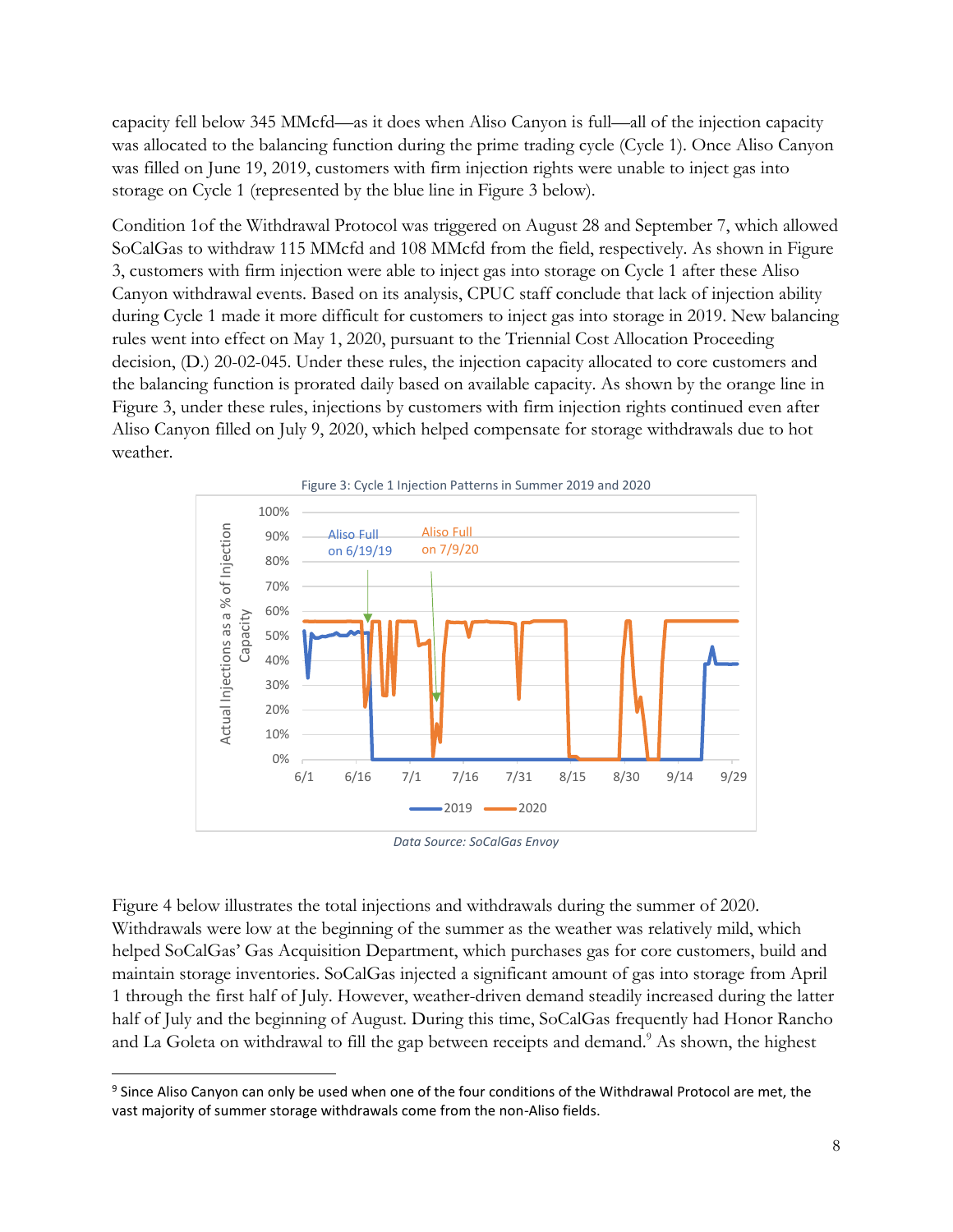withdrawals occurred during the mid-August heatwave. In September, SoCalGas was able to ramp up injections again as temperatures began to cool. SoCalGas mostly relied on Honor Rancho to fulfill withdrawal needs in September. Gas demand remained relatively high in October, and SoCalGas did not need to inject as much since the fields were nearly full.



*Data Source: SoCalGas Daily Logs*

Scorching hot temperatures hit California in mid-August 2020, forcing grid operators to order rotating electric outages. SoCalGas' composite weighted average temperature during the heatwave trended in the mid-eighties. As illustrated in Figure 5 below, storage withdrawals helped fill the gap between incoming gas (receipts) and customer demand (sendout) for several back-to-back days during this hot weather event. SoCalGas withdrew gas from its four storage fields for several days in response to the increased demand on the system. Approximately 47 percent of the demand during this time came from electric generation (EG) customers. As shown in Figure 6, core customer gas demand held relatively steady and accounted for approximately 18 percent of the total demand on the system. In addition, wholesale and noncore/non-electric generation demand accounted for approximately 35 percent and also held steady. Despite these heatwaves, total storage capacity reached 94 percent full by September 30, 2020. The 2020 TCAP injection rules discussed above helped compensate for storage withdrawals due to hot weather.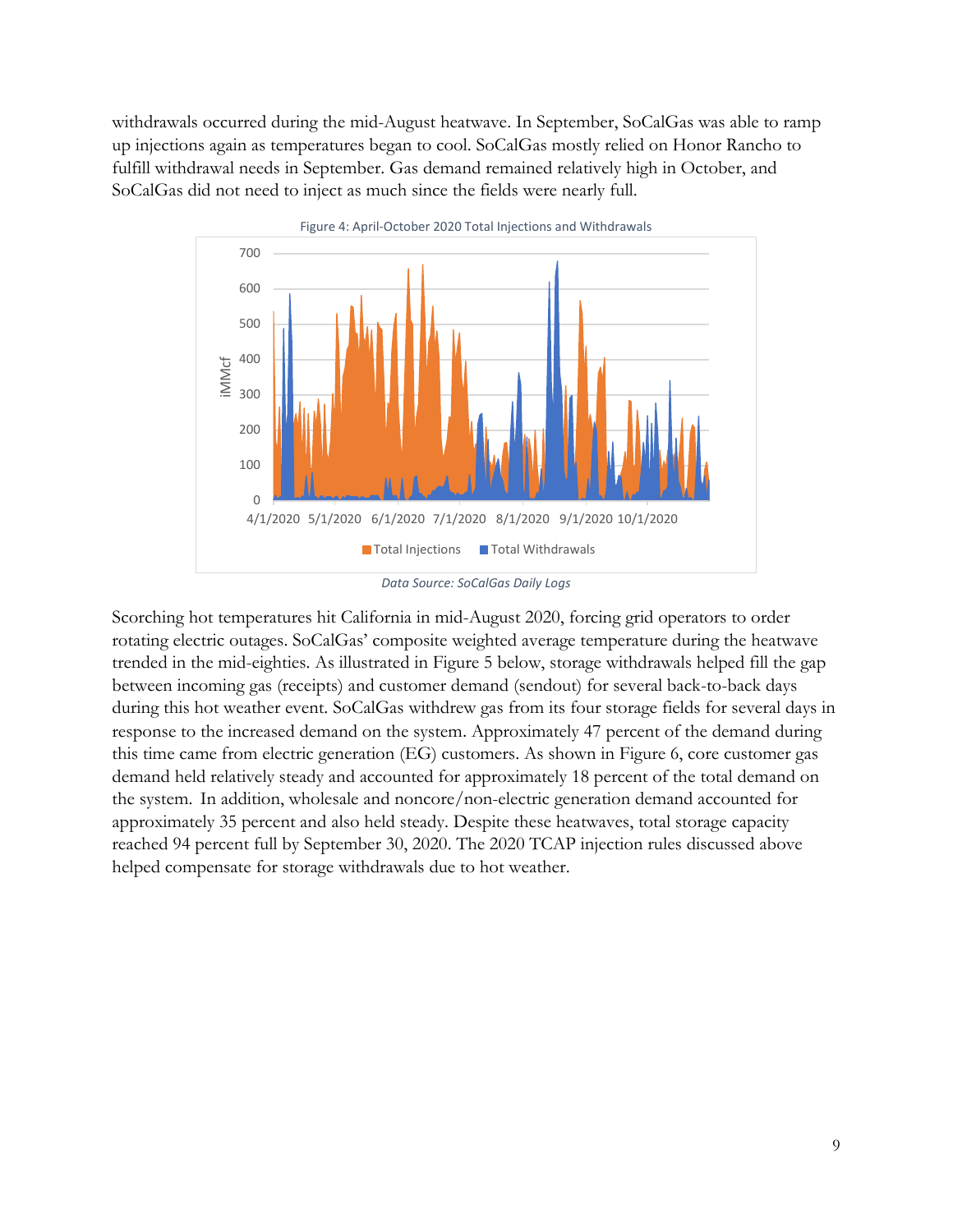





Figure 6: Demand by Customer Class: 8/14-8/18

*Data Source: SoCalGas Daily Logs and SoCalGas Data Request Response*

#### <span id="page-9-0"></span>Receipt Point Utilization

Analyzing receipt point utilization provides additional perspective to storage facility usage, since demand is filled either by pipeline or storage gas or a combination of both. The Staff analysis below shows that receipt point utilization in the summer often mirrors the weather, with more flowing gas supply on hotter, higher demand days. Another factor is the availability of storage injection capacity. When ample injection capacity is available, customers with storage rights frequently bring in more gas than they burn in order to fill storage, increasing receipt point utilization. When injection capacity isn't available, customers must balance their deliveries more closely to their burn, and receipt point utilization drops.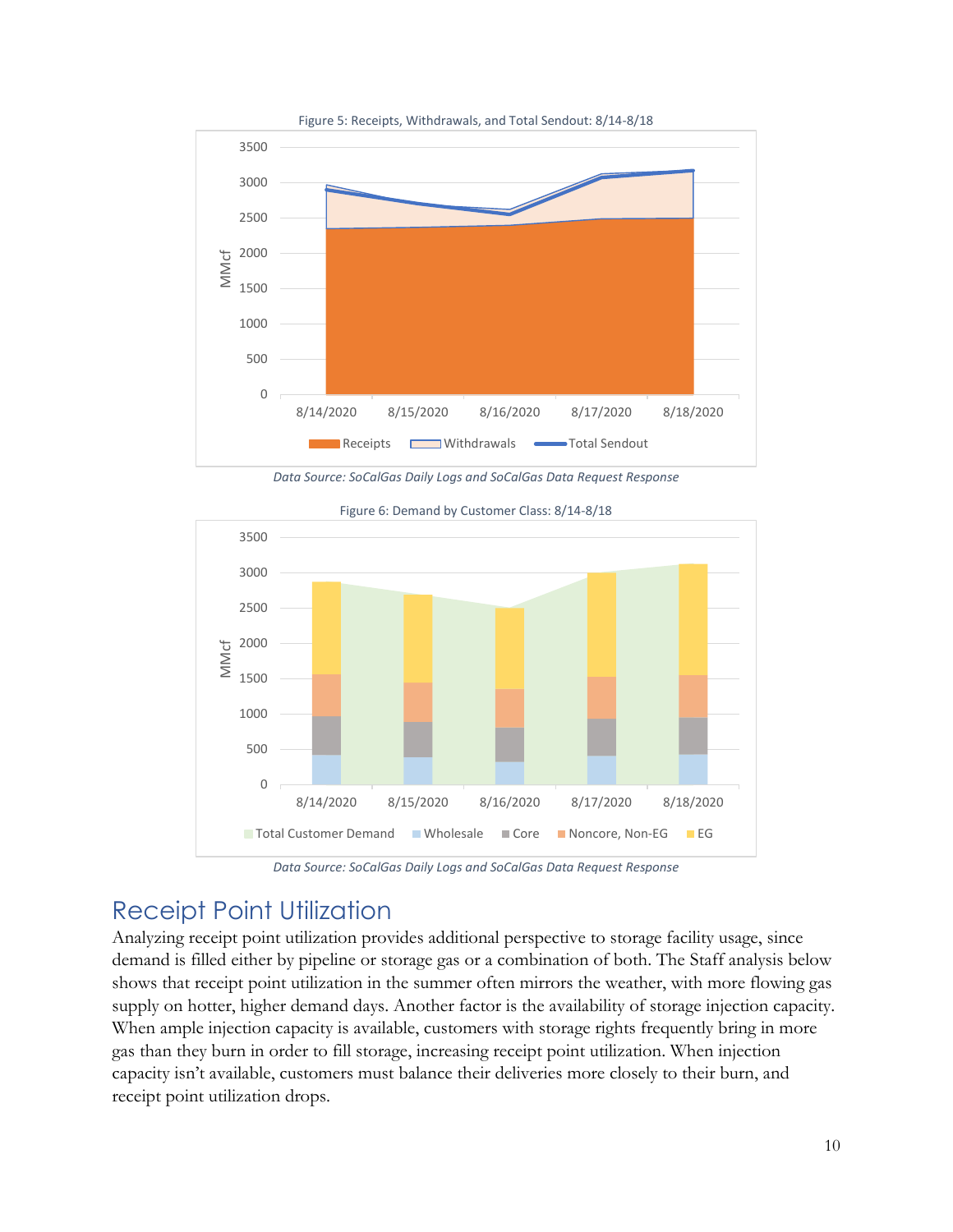The figures in this section combine daily receipt point utilization from Ehrenberg, Otay Mesa, Blythe, Transwestern/North Needles, Kramer Junction, Kern/Mojave, Kern River, and Occidental Elk Hills for total system capacity utilization and the corresponding composite weighted average temperature. They are computed using actual daily receipt point capacity—which includes the impacts of maintenance and reduced pressure—as opposed to nominal receipt point capacity. Staff includes maintenance and reduced pressure in the receipt point calculation to assess customer scheduling patterns under restricted conditions.

In 2020, receipt point utilization was broadly similar to 2019, with variations related to weather and the amount of pipeline capacity and storage injection available.

|           | 2019 | 2020 |
|-----------|------|------|
| April     | 91%  | 83%  |
| May       | 93%  | 83%  |
| June      | 87%  | 87%  |
| July      | 80%  | 83%  |
| August    | 84%  | 88%  |
| September | 88%  | 91%  |
| October   | 73%  | 89%  |

Table 1: Comparison of Average Receipt Point Utilization in Summer 2019 and 2020

*Data Source: SoCalGas Envoy*

Receipt point utilization averaged 83 percent during April 2020. In Figure 7 below, the high receipt point utilization seen during the first half of the month is primarily the result of cold weather and storage injection into Aliso Canyon (Honor Rancho was under a low inventory shut-in from March 31 through April 13). Receipt point utilization peaked from April 6 through April 10 coinciding with a dip in temperatures as shown in Figure 6. During this time, there were no injections into storage, and Aliso Canyon, La Goleta, and Playa del Rey were on withdrawal while Honor Rancho was shut in. The highest receipt point utilization during the spring injection season—96 percent—was seen on April 9 when the composite weighted average temperature dropped to 53°F. Between April 15 through 29, Aliso Canyon was closed for its annual low inventory shut-in. As a result, receipt point utilization was lower during the second half of April and rose again in May when Aliso Canyon was back in service. La Goleta was on a low inventory shut-in from May 11 through May 16. Since La Goleta does not have a large injection capacity, receipt point utilization was not as impacted by that field's maintenance activity.

Receipt point utilization averaged 83 percent in May 2020. On two days, forecasted deliveries exceeded the amount of pipeline and injection capacity available on the system. These overdeliveries caused SoCalGas to call Stage 3 High OFOs on May 10 and May 24.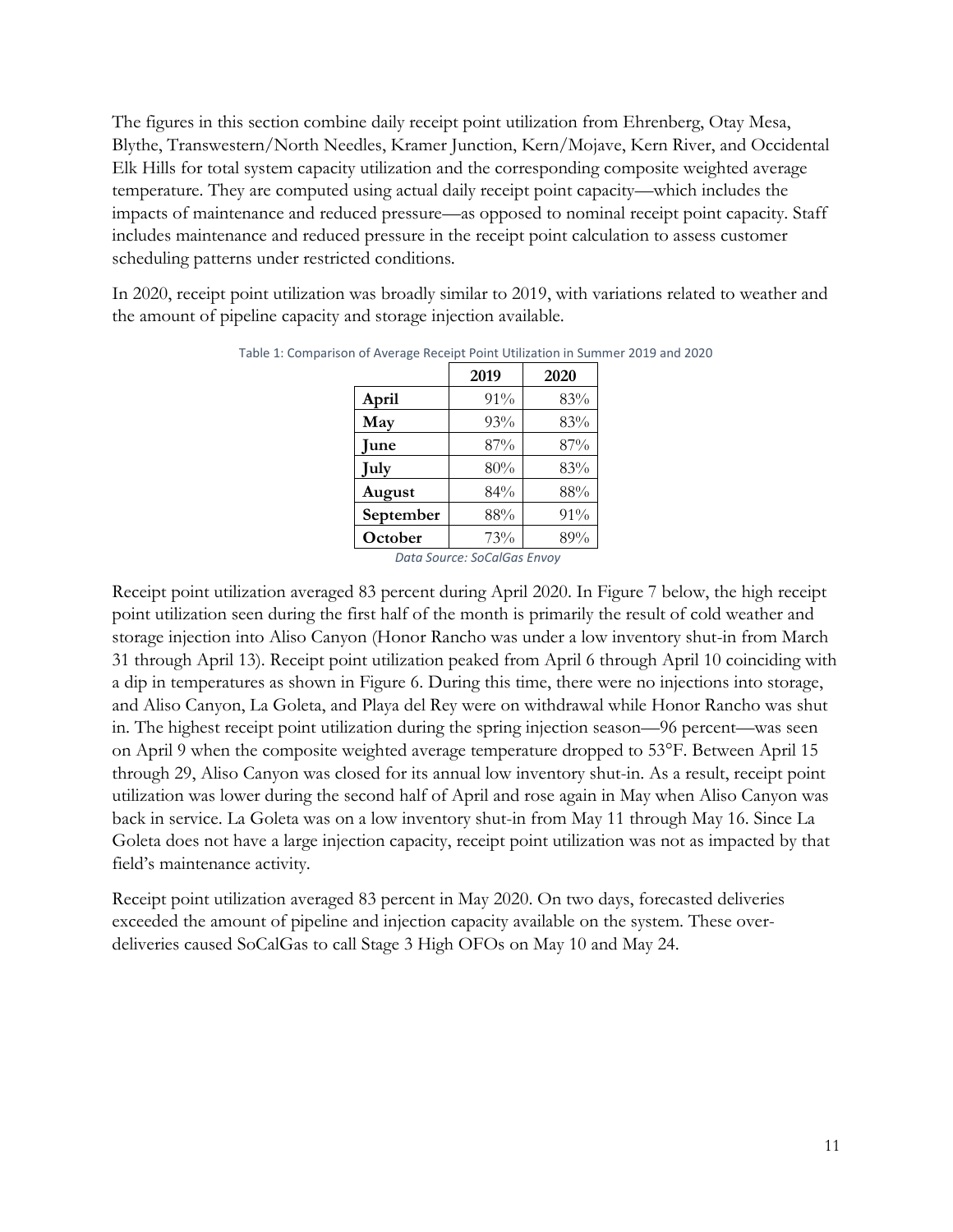Average receipt point utilization for April and May 2020 were lower than the previous year, when they were 91 and 93 percent, respectively.<sup>10</sup> One factor that decreased receipt point utilization in spring 2020 compared to 2019 was the increase in overall pipeline capacity. Average available pipeline capacity during spring 2020 was 2,630 MMcfd compared to 2,497 MMcfd in spring 2019. More pipeline capacity creates a bigger denominator, so a similar amount of gas deliveries results in a lower receipt point utilization percentage.

June came with mild temperatures and low customer demand, which averaged approximately 1.9 Bcf. Receipt point capacity was only slightly impacted by the loss of Line 235-2, which was taken out of service for repairs on June 1 based on the results of the October 2019 inline inspection. The final report on the Line 235 inline inspection found 31 "Safety-Related Conditions" that required immediate remedial work.<sup>11</sup> When Line 235-2 was taken out of service for repairs, SoCalGas made 150 MMcfd of interruptible capacity available at Kramer Junction, which largely mitigated the impact of the 170 MMcfd loss from Line 235-2.

SoCalGas' Gas Acquisition Department maximized injections during June since customer demand was relatively mild. Average receipt point utilization was 87 percent, higher than the averages seen in April and May. There were two days when forecasted deliveries exceeded available capacity, resulting in Stage 3 High OFOs on June 6 and 7.



*Data Source: SoCalGas Envoy*

Southern Californians mostly experienced moderate summer temperatures in July 2020. Average demand during the month was 2.2 Bcf—slightly higher than in June. As shown in Figure 8 below,

<sup>10</sup> Summer 2019 SoCalGas Conditions and Operations Report:

[https://www.cpuc.ca.gov/uploadedFiles/CPUCWebsite/Content/News\\_Room/NewsUpdates/2020/SummerLookba](https://www.cpuc.ca.gov/uploadedFiles/CPUCWebsite/Content/News_Room/NewsUpdates/2020/SummerLookback2019Report-final.pdf) [ck2019Report-final.pdf](https://www.cpuc.ca.gov/uploadedFiles/CPUCWebsite/Content/News_Room/NewsUpdates/2020/SummerLookback2019Report-final.pdf)

 $11$  June 12, 2020 Envoy Posting:

[https://scgenvoy.sempra.com/ebb/attachments/1591669562109\\_SoCalGas\\_Pipeline\\_Maintenance\\_Update\\_June](https://scgenvoy.sempra.com/ebb/attachments/1591669562109_SoCalGas_Pipeline_Maintenance_Update_June_8_2020.pdf) [\\_8\\_2020.pdf](https://scgenvoy.sempra.com/ebb/attachments/1591669562109_SoCalGas_Pipeline_Maintenance_Update_June_8_2020.pdf)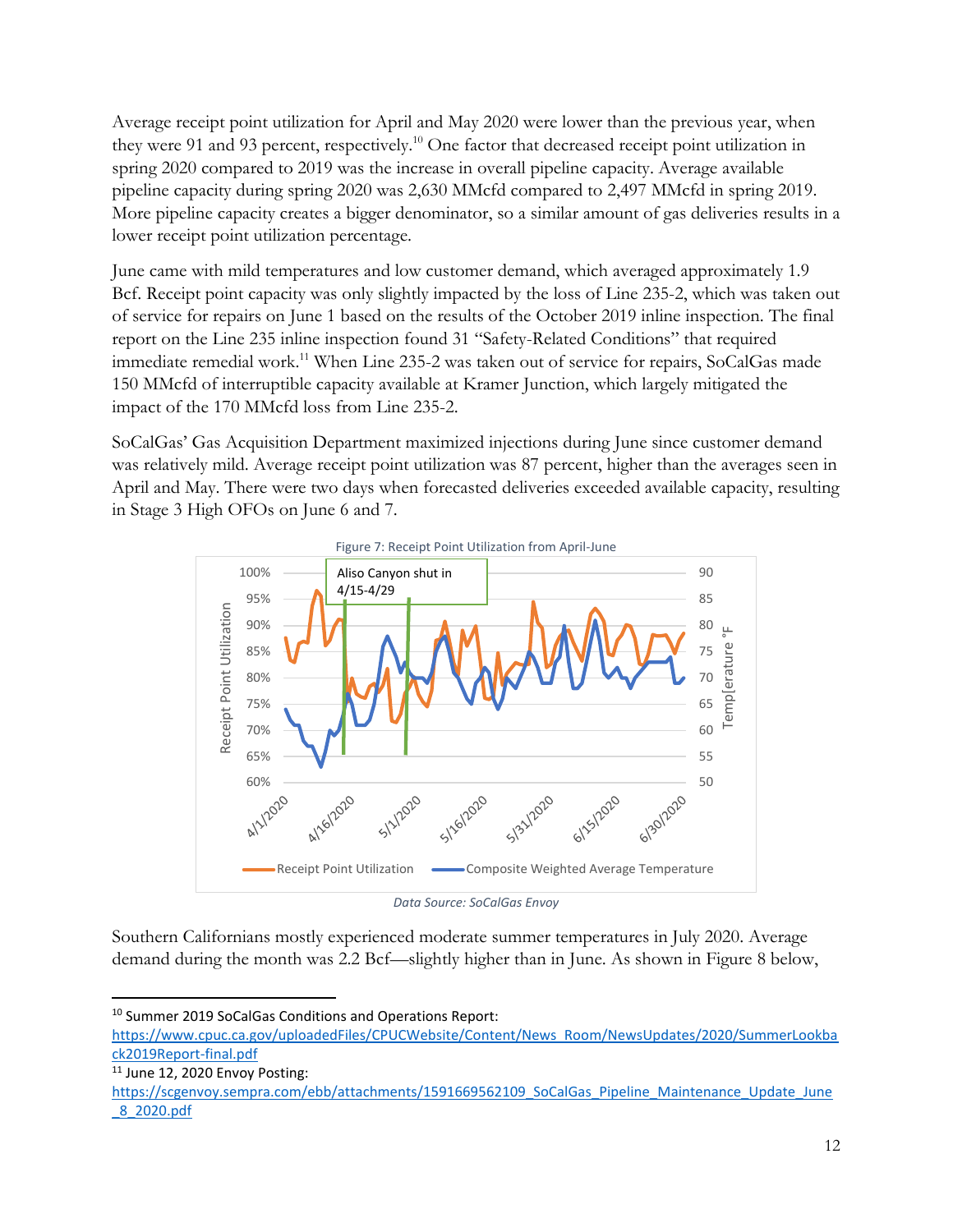Aliso Canyon became full on July 9. Receipt point utilization from July 1 through July 9 was 86 percent. Once Aliso Canyon became full, the average receipt point utilization during the rest of July dropped slightly to 82 percent. Average receipt point utilization in July was 83 percent.



Receipt point utilization in August mostly trended with the weather. The average composite weighted average temperature during the first three days of August was 78°F and the average receipt point utilization was 87 percent. Temperatures dropped from August 4 through August 12, averaging 74°F during that period. Receipt point utilization during this time dropped with the temperature, averaging 81 percent. However, as shown in Figure 8 above, receipt point utilization spiked during the August 13-20 heatwave, averaging 89 percent. Electric generation demand in the SoCalGas territory averaged 1.3 billion cubic feet per day (Bcfd) during the event. As a point of comparison, electric generation activity averaged 620 MMcfd in July when temperatures were milder and demand was lower.<sup>12</sup>

It is worth noting that even though electric generation demand for gas was at an all-time high during this event, several outages of electric generation plants occurred as a result of extreme temperatures.<sup>13</sup> Total gas demand averaged 2.9 Bcfd from August 14 through August 19. When comparing the highest demand days of the last three summers, the highest demand—3.2 Bcf occurred on August 18, 2020. The second highest demand—3.0 Bcf— occurred on July 18, 2018, during the July 2018 heatwave, which triggered gas and electric price volatility.

High temperatures continued into September. The highest composite weighted average temperature of the season—93°F —occurred on September 6 as shown in Figure 7 above. Electric generation demand rose again on September 5 and 6, averaging 1.3 Bcfon both days. Receipt point utilization trended with the weather during the first half of September. The highest receipt point utilization—

<sup>&</sup>lt;sup>12</sup> SoCalGas response to Energy Division Data Request dated April 2, 2021.

<sup>&</sup>lt;sup>13</sup> Page 47 of Final Report Cause Analysis Report[: http://www.caiso.com/Documents/Final-Root-Cause-Analysis-](http://www.caiso.com/Documents/Final-Root-Cause-Analysis-Mid-August-2020-Extreme-Heat-Wave.pdf)[Mid-August-2020-Extreme-Heat-Wave.pdf](http://www.caiso.com/Documents/Final-Root-Cause-Analysis-Mid-August-2020-Extreme-Heat-Wave.pdf)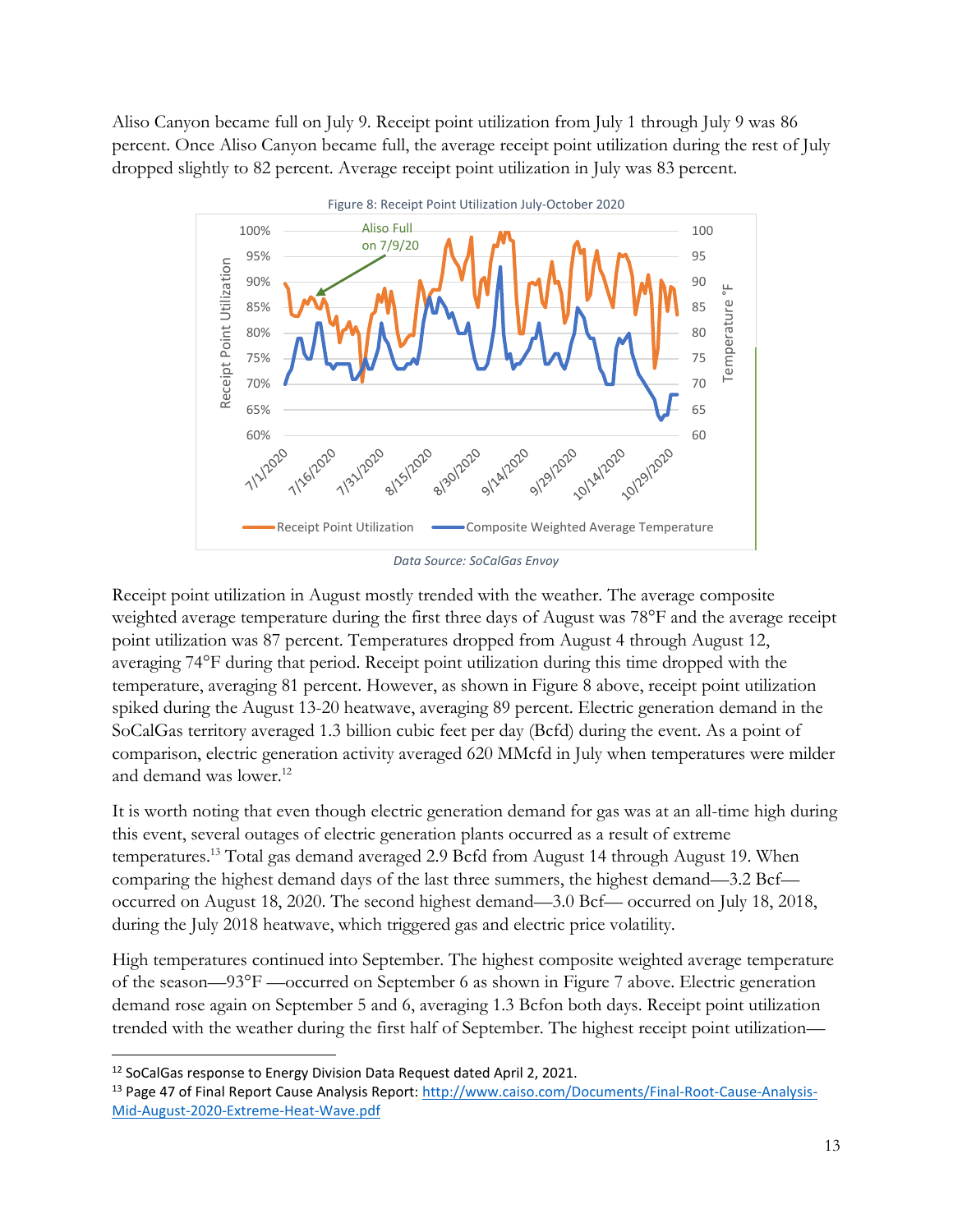100 percent—was seen on September 6, coinciding with the highest observed temperature. Temperatures trended downward after September 6 . The mean composite weighted average temperature dropped to 80°F the next day and continued to trend down during the next few days. The average receipt point utilization seen in September was 91 percent, and the average demand was 2.2 Bcfd. SoCalGas refilled Aliso Canyon on September 11, 2020, and the total injection capacity on the system dropped to 200 MMcfd. As a result, SoCalGas called Stage 3 High OFOs on September 19-20 and 23-27 when the forecasted injection for balancing exceeded the amount set aside for balancing purposes.

Temperatures trended downward in October as SoCalGas approached the fall injection season. Receipt point utilization in October was 89 percent. Injection capacity was still low since all four fields were near capacity. As a result, SoCalGas called Stage 3 High OFOs over 11 days in October. Honor Rancho's high inventory shut-in began on October 25 and continued into November. SoCalGas called a Stage 3.1 High OFO on October 28 and October 30, which has a higher noncompliance charge (\$10/Dth) than does a Stage 3 High OFO (\$5/Dth). The stage of the high OFO increased at the tail end of October because Honor Rancho was shut in, Aliso Canyon had reached its maximum allowable capacity, and the remaining injection capacity was only 75 MMcfd.

Staff review of customer behavior during the Stage 3 and Stage 3.1 High OFO events showed that customers reduced their scheduled quantities in response to the High OFO events, mostly in response to the tolerance band set by SoCalGas. For example, on June 6 and 7, the tolerance band was 15 percent, and customers only reduced their scheduled quantities by 30 MMcfd and 45 MMcfd, respectively. However, when comparing those dates with the end of October—when the tolerance band was only 2 percent and 1 percent on October 25 and October 28—customers reduced their scheduled quantities by 277 MMcfd and 171 MMcfd, respectively.

#### <span id="page-13-0"></span>Aliso Canyon Usage

Aliso Canyon withdrawals occurred on six gas days in April, one gas day in July, nine gas days in August, and two gas days in October. All withdrawals occurred under Condition 1 of the Withdrawal Protocol. Condition 1 is triggered if preliminary low OFO calculations indicate a Stage 2 Low OFO or higher. In April, the inclusion of Aliso Canyon's withdrawal capacity eliminated the issuance of a low OFO on April 8-9. SoCalGas withdrew approximately 1.8 Bcf of gas from Aliso Canyon that month. <sup>14</sup> The need for withdrawals from Aliso Canyon in April was tied to relatively cold weather, as temperatures averaged 56°F during the days that Aliso Canyon was on withdrawal. In addition, Honor Rancho was on its low inventory shut-in, and therefore its withdrawal capacity was unavailable.

<sup>&</sup>lt;sup>14</sup> Monthly Aliso Canyon Withdrawal Report Response Dated May 5, 2020:

[https://www.cpuc.ca.gov/uploadedFiles/CPUCWebsite/Content/News\\_Room/NewsUpdates/2020/AlisoCanyonMo](https://www.cpuc.ca.gov/uploadedFiles/CPUCWebsite/Content/News_Room/NewsUpdates/2020/AlisoCanyonMonthlyReport_April2020_PUBLIC.pdf) [nthlyReport\\_April2020\\_PUBLIC.pdf](https://www.cpuc.ca.gov/uploadedFiles/CPUCWebsite/Content/News_Room/NewsUpdates/2020/AlisoCanyonMonthlyReport_April2020_PUBLIC.pdf)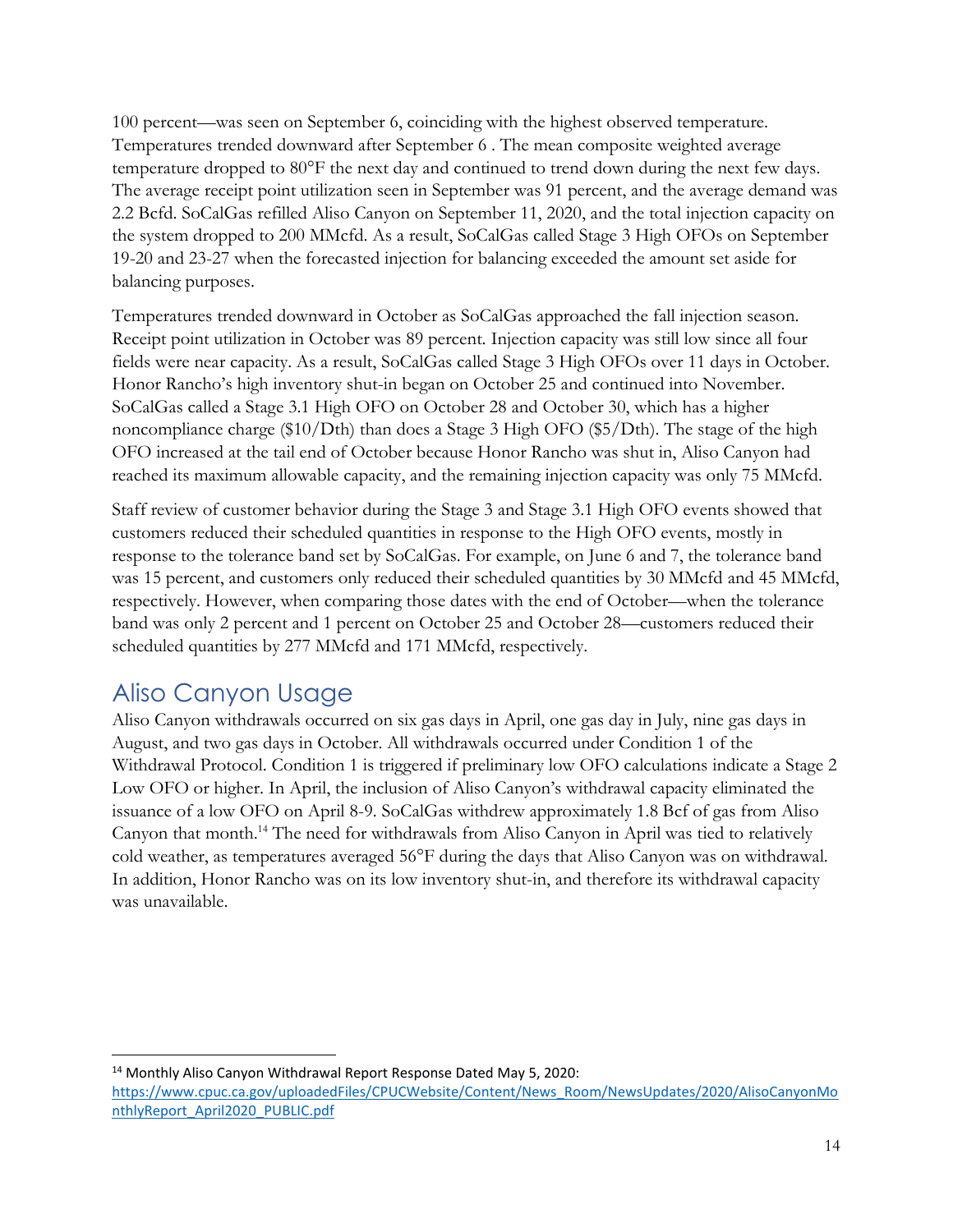In July, SoCalGas initiated withdrawals from Aliso Canyon on July 13. A Stage 1 Low OFO was declared even after accounting for Aliso Canyon's withdrawal capacity in the low OFO calculations. SoCalGas withdrew approximately 46 MMcfd of gas from Aliso Canyon on that day.<sup>15</sup>

In August, SoCalGas primarily relied on Aliso Canyon's withdrawal capacity to meet the surge in electric generators' demand for gas during the excessive heat conditions. Aliso Canyon's withdrawal capacity eliminated the issuance of a Low OFO on all nine days it was used. SoCalGas initiated withdrawals from Aliso Canyon at approximately 10:57 a.m. on August 13, 2020. It had Aliso Canyon on withdrawal during every day from August 13 through August 20. Honor Rancho was on withdrawal alongside Aliso Canyon during all those days. La Goleta and Playa del Rey were intermittently on withdrawal during this time. SoCalGas withdrew approximately 3.5 Bcf of gas from storage during the mid-August heatwave and approximately 70 percent, or 2.4 Bcf, of this gas was from Aliso Canyon.

The remaining Aliso Canyon withdrawals occurred in October, eliminating the issuance of a Low OFO on both gas days. SoCalGas withdrew approximately 320 MMcfd of gas from the facility in October. Staff review of the confidential information that led to a determination of a Stage 2 or higher Low OFO in SoCalGas' preliminary calculations for each withdrawal event indicates that SoCalGas complied with the Withdrawal Protocol.

### <span id="page-14-0"></span>Natural Gas Prices

Figures 9-10 below show gas prices at PG&E Malin,<sup>16</sup> PG&E Citygate, SoCal Border, and SoCal Citygate, then overlay the composite average temperatures in Southern California. Figure 9 shows the average gas prices from April 1 through June 30, 2020. As shown by the dark green line and the dark orange lines, SoCal Border and PG&E Malin prices generally tracked one another. The maximum spread between the two hubs was only \$0.03/MMBtu from April 1 through June 30. The maximum spread between SoCal Citygate and PG&E Citygate was \$0.59/MMBtu from April 1 through June 30. As shown in Figure 8, prices remained under \$3/MMBtu throughout the first half of the summer. In April and May, gas prices at SoCal Border and SoCal Citygate frequently traded under \$2/MMBtu. There were no notable price spikes or volatility in the California gas markets during this time due to moderate weather, high storage inventories, and a decline in the futures market. It is also worth noting that there were no major transmission lines out of service for the first summer in several years.

<sup>15</sup> SoCalGas Monthly Aliso Canyon Withdrawal Report Dated August 5, 2020:

[https://www.cpuc.ca.gov/uploadedFiles/CPUCWebsite/Content/News\\_Room/NewsUpdates/2020/AlisoCanyonMo](https://www.cpuc.ca.gov/uploadedFiles/CPUCWebsite/Content/News_Room/NewsUpdates/2020/AlisoCanyonMonthlyReport_July2020_PUBLIC.pdf) [nthlyReport\\_July2020\\_PUBLIC.pdf](https://www.cpuc.ca.gov/uploadedFiles/CPUCWebsite/Content/News_Room/NewsUpdates/2020/AlisoCanyonMonthlyReport_July2020_PUBLIC.pdf)

<sup>16</sup> Malin is a PG&E receipt point on the California border.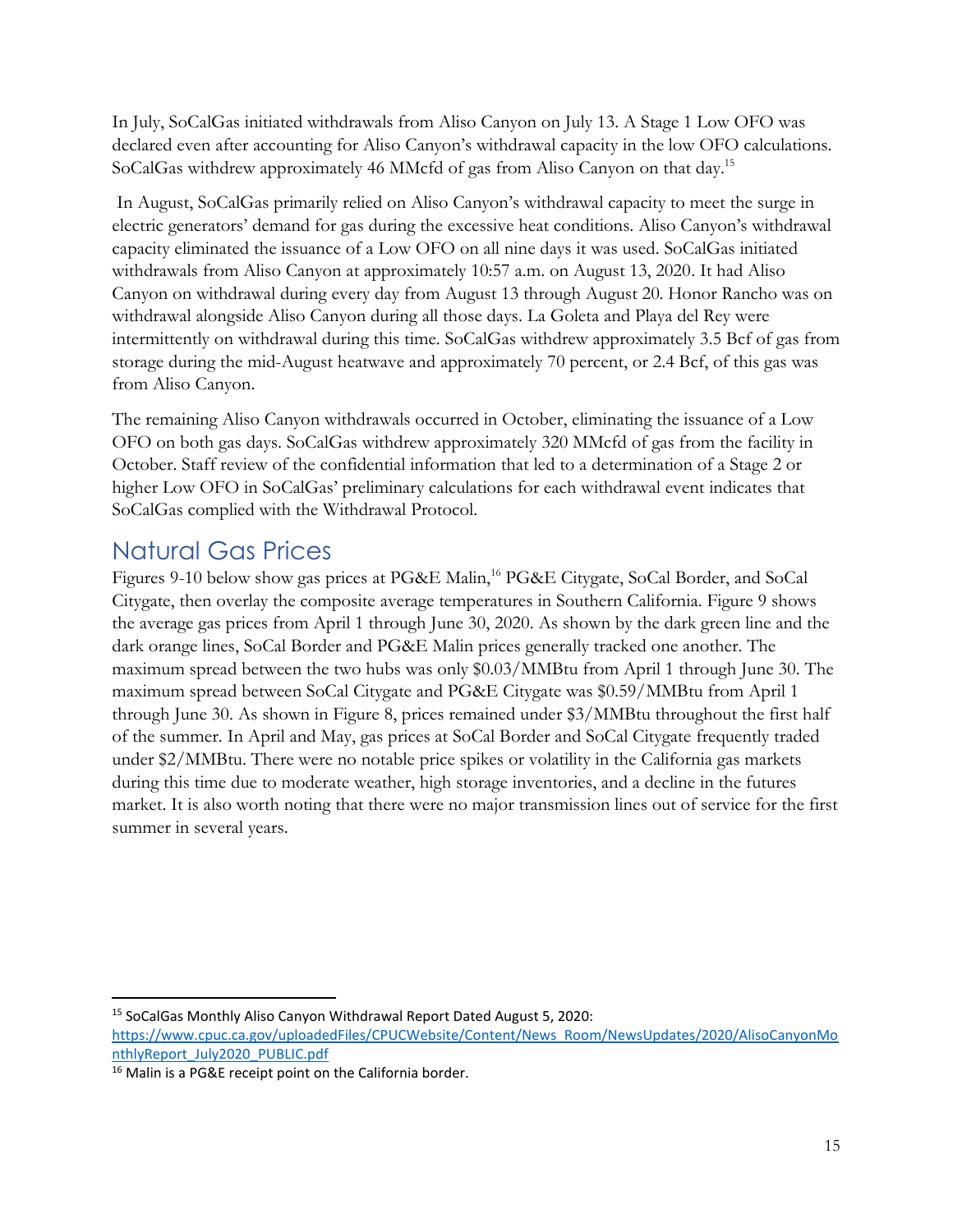

*Data Source: Natural Gas Intelligence*

As illustrated in Figure 10 below, gas prices in all four hubs stayed under \$3/MMBtu in July as temperatures continued to be mostly mild. The spread between Malin and PG&E Citygate was greater than the spread between SoCal Citygate and SoCal Border.



*Data Source: Natural Gas Intelligence*

While the August heatwaves impacted the entire state, gas prices in Northern California remained stable as illustrated by the light and dark orange lines. The lack of an escalation in prices may be attributed to more access to storage than is available in Southern California. In contrast, gas prices in Southern California became more volatile as temperatures soared. Average SoCal Border prices hit \$9.14/MMBtu on August 17, and the average SoCal Citygate price peaked at \$13.26/MMBtu on August 18. Despite the volatility in Southern California compared to PG&E, prices were relatively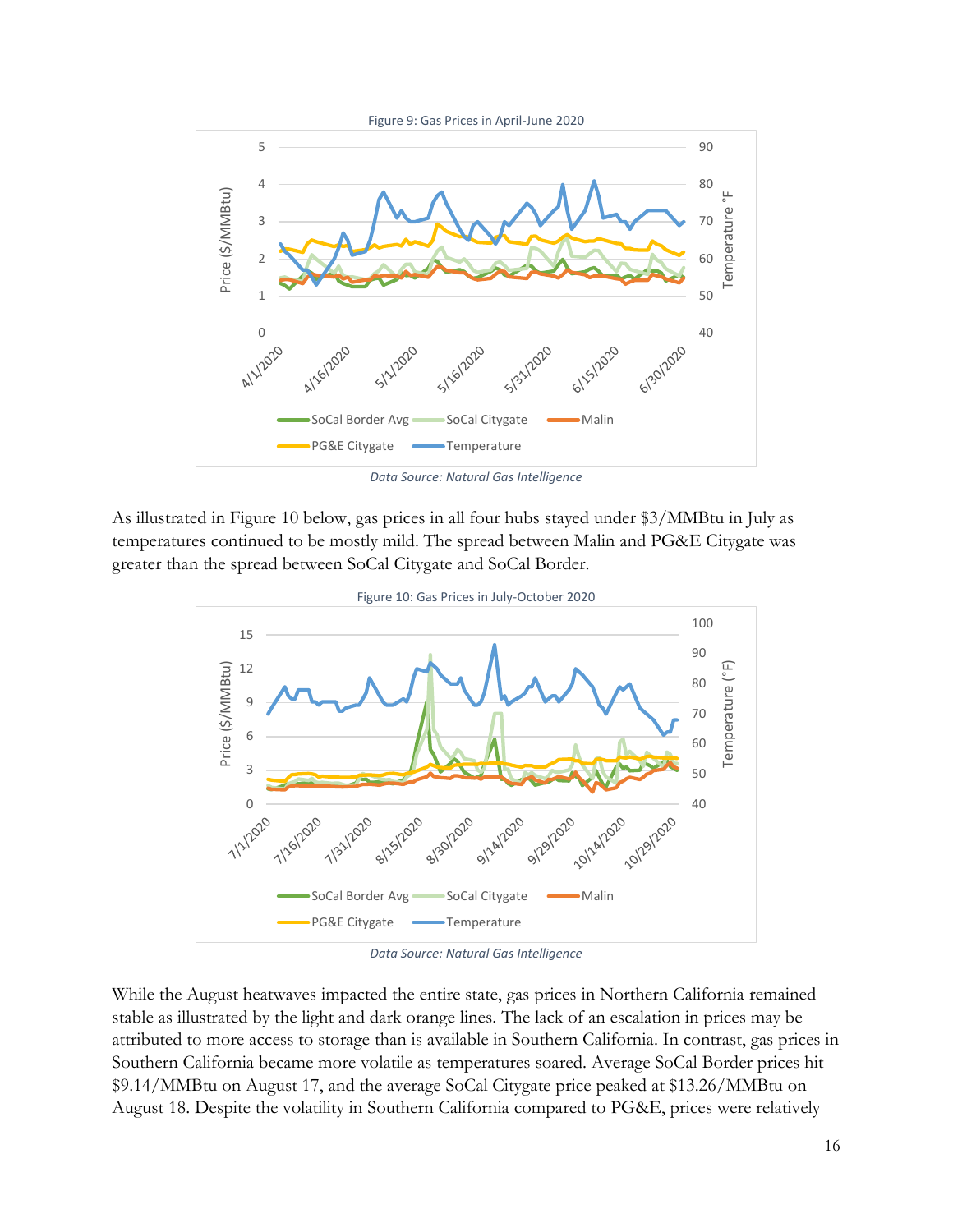tame compared to the July 2018 heatwaves when SoCal Citygate prices peaked at \$39. During the July 2018 weather event, Aliso Canyon was not used because it was considered an "asset of last resort," and Line 235-2 was out of service for repairs, which meant there was a much tighter margin between supply and demand.

After the heat storm ended and CAISO called off the Flex Alerts, SoCal Citygate prices slowly moderated, dropping to \$2.85/MMBtu on September 2. However, as illustrated in Figure 10 above, gas prices in the Southern California markets crept back up over Labor Day weekend, which can be attributed to a combination of factors, including higher temperatures and high electric demand.<sup>17</sup> Additionally, during the first two weeks of September, solar-powered generation in the CAISO region dropped nearly 30 percent from the July 2020 average due to wildfire smoke.<sup>18</sup> SoCal Citygate prices peaked at \$8/MMBtu on September 8, which coincided with several Southern California wildfires, including the Valley, Creek, and Bobcat fires. One of the last notable price spikes in the SoCal Citygate market, albeit a relatively minor one, occurred on September 30 when the average price hit \$5.25/MMBtu. The price spike was largely a result of high electric demand as another heatwave hit the state. As illustrated in Figure 10, temperatures in the region were nearly as high as during the mid-August heat storm. The last price spike of the season occurred on October 14 when SoCal Citygate hit \$5.78/MMbtu as a result of higher-than-average temperatures in the region.

Lastly, Staff reviewed the quantity of traded volumes in the gas markets during the month of August and compared those to gas prices. Border trades were higher than SoCal Citygate trades in the beginning and end of August when electric generation demand was relatively low and injections into storage were high. Receipts were also higher than sendout. Thus, the SoCal Border trades are most likely a result of Gas Acquisition activity since Gas Acquisition holds a large amount of firm transmission contracts and holds most injection rights. <sup>19</sup> As shown in Figure 10 below, the highest traded volume was in the SoCal Citygate market for gas day August 18, 2020—the highest electric generation demand day of the summer. Demand in the SoCal Border market was relatively tame in comparison. Electric generators typically do not rely on firm interstate transmission contracts for most of their gas burn needs. <sup>20</sup> Thus, it is likely that it was electric generators who were forced to rely on spot market purchases, which drove up Citygate prices. Staff also reviewed confidential data provided by SoCalGas on electric generation hourly profiles. On August 18, hourly electric generation demand kept rising incrementally from the morning hours until it hit peak hourly

<sup>&</sup>lt;sup>17</sup> CAISO Report on System and Market Conditions, Issues and Performance August and September 2020, pg 11: [http://www.caiso.com/Documents/ReportonMarketConditionsIssuesandPerformanceAugustandSeptember2020-](http://www.caiso.com/Documents/ReportonMarketConditionsIssuesandPerformanceAugustandSeptember2020-Nov242020.pdf) [Nov242020.pdf](http://www.caiso.com/Documents/ReportonMarketConditionsIssuesandPerformanceAugustandSeptember2020-Nov242020.pdf)

<sup>&</sup>lt;sup>18</sup> US EIA "today in Energy" Notice: <https://www.eia.gov/todayinenergy/detail.php?id=45336>

<sup>19</sup> CPUC Decision 04-09-022, page 13

<sup>&</sup>lt;sup>20</sup> Western Interconnection Gas  $-$  Electric Interface Study, pg 12: [https://www.wecc.org/Reliability/Western%20Interconnection%20Gas-](https://www.wecc.org/Reliability/Western%20Interconnection%20Gas-Electric%20Interface%20Study%20Public%20Report.pdf)[Electric%20Interface%20Study%20Public%20Report.pdf](https://www.wecc.org/Reliability/Western%20Interconnection%20Gas-Electric%20Interface%20Study%20Public%20Report.pdf)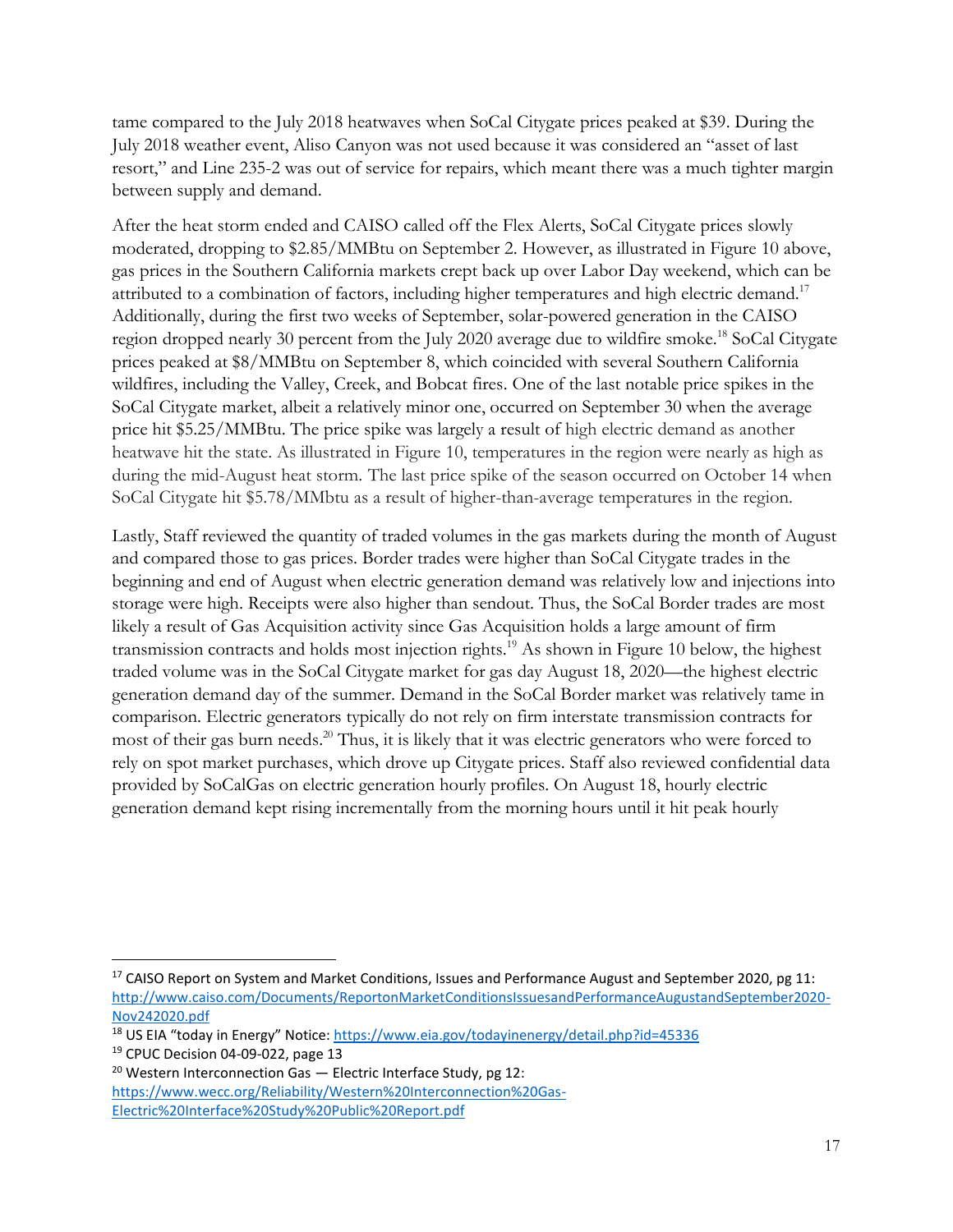demand at 2:00 pm, which then persisted through the evening hours. The impacts to electric market prices are discussed in the next section of this report.



*Data Source: Natural Gas Intelligence*

#### <span id="page-17-0"></span>Electricity Prices

This report includes a discussion of electricity prices because a significant portion of electric generation in California is gas-fired, and electricity prices tend to reflect natural gas trends. During the first half of the summer, electric prices were generally stable except for a few price spikes that occurred in Northern California in June. NP15 prices hit an average of \$135.18 per megawatt hour (MWh) on June 3 and generally trended higher than SP15 prices throughout that month. The high electric prices in the north may have been driven by congestion.<sup>21</sup> Wholesale energy costs from April through June were lower than at the same time in 2019. CAISO attributed the decrease in average wholesale electric prices in 2020 to a 20 percent decrease in natural gas prices compared to the same period in 2019. 22

<sup>&</sup>lt;sup>21</sup>CAISO Q2 2020 Report on Market Issues and Performance, pg 42:

<http://www.caiso.com/Documents/2020SecondQuarterReportonMarketIssuesandPerformance-Oct62020.pdf> <sup>22</sup> Id, pg 25.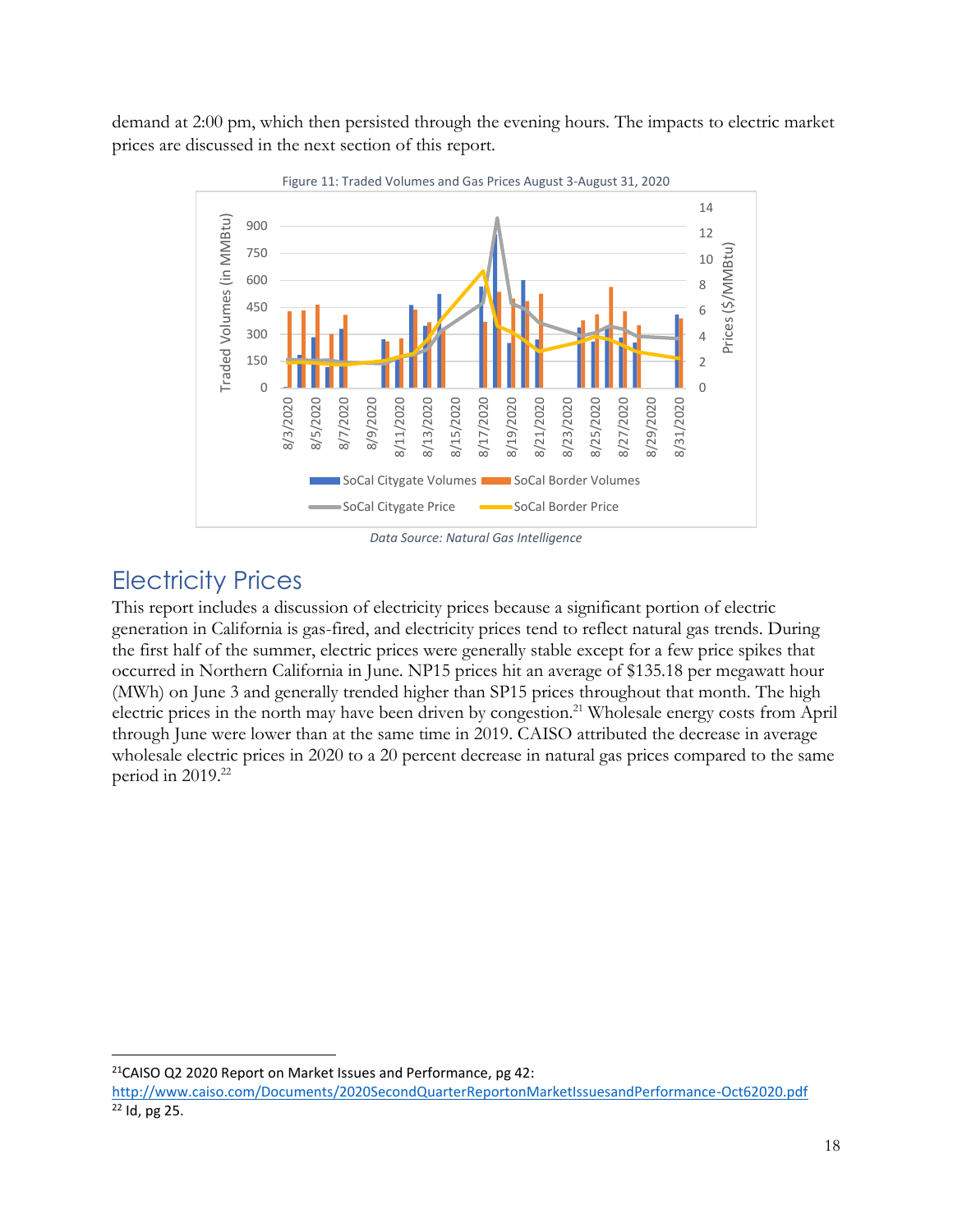

Electric prices throughout July were stable, with no notable price spikes. As illustrated in Figure 13 below, both SP15 and NP15 prices shot upwards during the mid-August heatwave. In NP15, electric prices went from an average of \$43.60/MWh on August 13 to a high of \$140.64/MWh the next day. NP15 prices averaged \$112.40/MWh until the weather event ended. SP15 prices were even more volatile. Prices went from an average of \$53.03/MWh on August 13 to \$158.16 the next day. A combination of factors prompted CAISO to declare Stage 2 and Stage 3 emergencies and order rotating outages across the state on August 14 and 15. First, other Western U.S. states also faced excessive heat, preventing California from relying on out-of-state power imports. Other factors that contributed to the crisis included power plants tripping offline due to high temperatures and weather conditions limiting use of solar and wind power.

On August 14, 18, and 19, actual demand exceeded the 1-in-2-year CAISO load forecast. Day-ahead and real-time market prices quickly rose on August 14 and 15 during some of the early evening hours. On August 14, peak load was forecasted to be a little over 45,750 MW in the day-ahead market. However, actual demand was about 1,000 MW more than the day-ahead forecast.<sup>24</sup> At 6:38 p.m. on August 14, the CAISO declared a Stage 3 Emergency and ordered rotating electric outages because it was failing to meet its Western Electricity Coordinating Council (WECC) reserve requirement. CAISO had maximized the use of generation resources, and solar was quickly falling while demand remained high. At 8:38 p.m., the CAISO downgraded from a Stage 3 to Stage 2, and Stage 2 was cancelled at 9:00 p.m. as system conditions improved. On the afternoon of August 15, solar declined by more than 1,900 MW due to storm clouds, while demand was still increasing. In the early evening hours, wind generation declined by 1,200 MW. At 6:16 p.m. CAISO declared a Stage 2 emergency, which was upgraded to a Stage 3 Emergency about 12 minutes later. Like August 14, all available generation was online, but it was not enough to meet the rapidly increasing customer

 $23$  Temperatures are based on the SoCalGas composite weighted average temperature. <sup>24</sup> CAISO Q2 2020 Report on Market Issues and Performance, pg 6: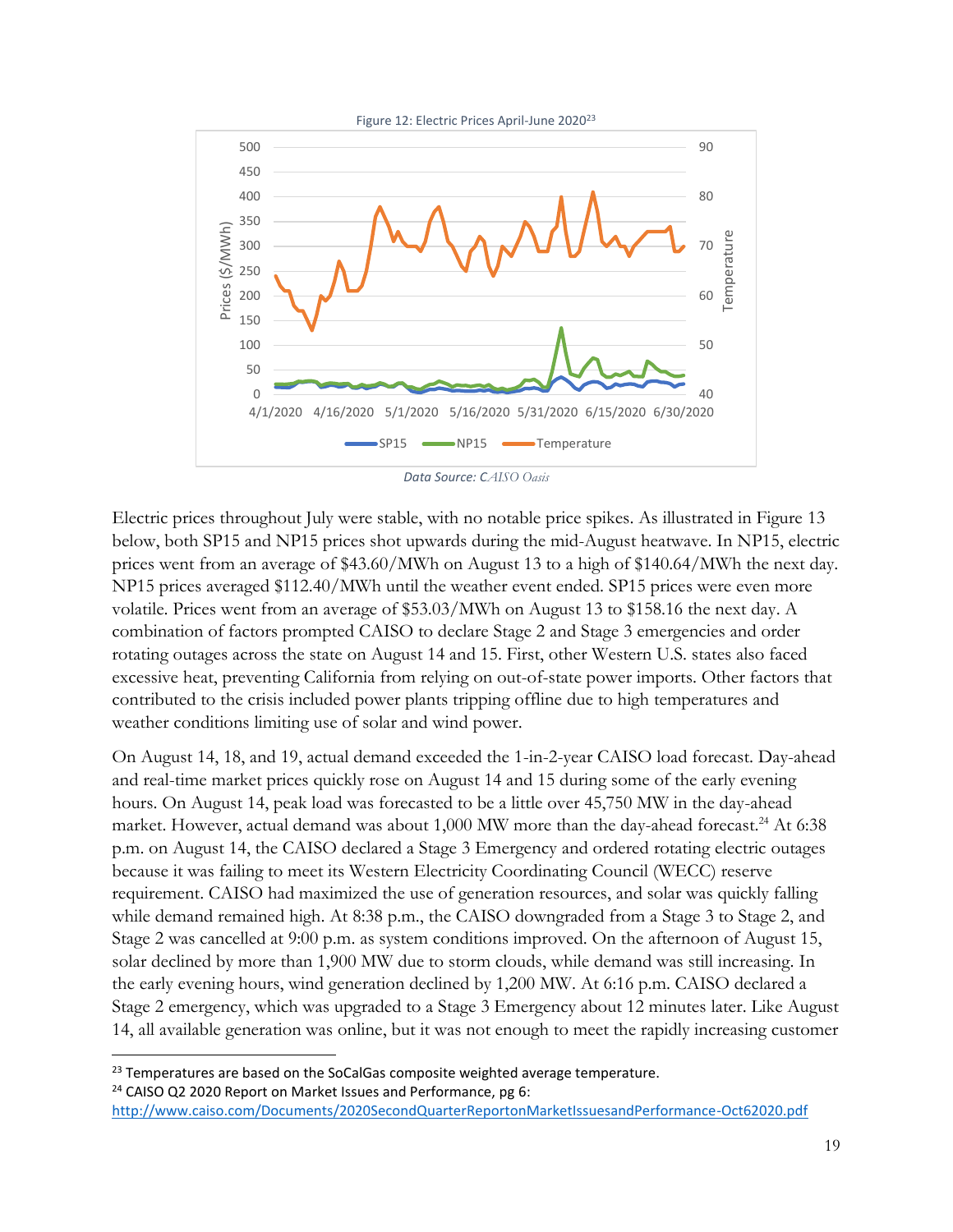demand. At 6:48 p.m., the Stage 3 Emergency was cancelled because wind production had increased more than 500 MW. The CAISO eventually downgraded the emergency declaration from a Stage 3 to a Stage 2. The Stage 2 was cancelled at 8 p.m.



On August 17 through August 18, the day-ahead forecasted electric load was higher than the 1-in-10-year peak forecast. However, actual demand was significantly less than both forecasts due largely to voluntary conservation efforts.<sup>25</sup> The highest average price in SP15 was seen on August 18 when prices hit \$496.24/MWh, which is the same day that saw record demand levels for gas-fired generation.

The only other notable price spike seen during the summer occurred during Labor Day weekend when another heatwave engulfed California. Electric demand was again projected to exceed the 1-in-10-year peak forecast on September 6. Actual demand was high, but lower than forecast, exceeding the 1-in-2 forecast and reaching levels close to August 14 and 18. NP15 prices averaged \$65.40/MWh and SP15 prices averaged \$117.11/MWh on September 5. NP15 prices averaged \$113.76/MWh and \$124.32/MWh in SP15 on September 6. Like August 17 through 19, there was considerable conservation from the public, which explains the difference between the day-ahead load forecast versus the actual demand. Actual demand peaked at 47,236 MW on September 6, which exceeded the levels observed during the mid-August heatwave.<sup>26</sup>

As illustrated in Figure 14 below, gas and electric prices in Northern California did not experience nearly as much volatility as did prices in Southern California. Both SoCal Citygate and SP15 experienced shockwaves during the mid-August heatwave. Prices in both markets quickly came back down but trended upward again during Labor Day weekend when Southern Californians experienced another heatwave, which coincided with several wildfires in the region.

 $25$  Id, 12.

 $26$  Id, 9.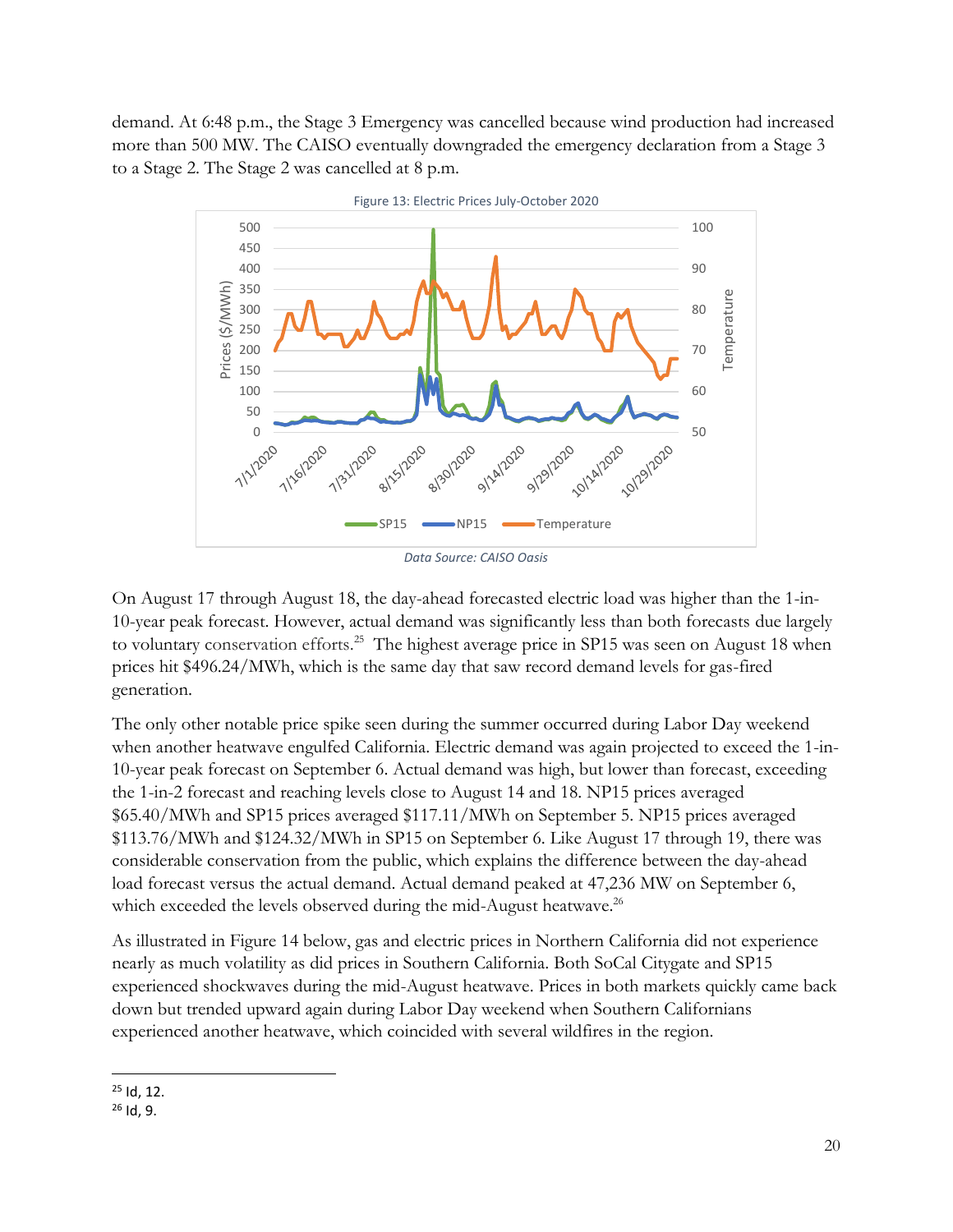

*Data Source: Natural Gas Intelligence and CAISO Oasis*

#### <span id="page-20-0"></span>Closing Summary

Overall, conditions during summer 2020 were notably different from those in summer 2019. Summer 2019 started out with markedly low non-Aliso storage inventory levels due to a stretch of cold weather that drew down inventory during the preceding winter. In contrast, summer 2020 started out with a fair amount of non-Aliso storage inventory because storage usage was more balanced during winter 2019-20 than in winter 2018-19. This is due both to milder weather and to changes to the Aliso Canyon Withdrawal Protocol, which allows SoCalGas to use the field more flexibly to help balance the inventory levels of the non-Aliso fields. Another notable difference between the two summers was that temperatures in 2019 were relatively mild compared to summer 2020. In August 2020, a heatwave hit California and the rest of the West coupled with reduced renewable generation due to cloudy conditions from thunderstorms and wildfire smoke, which resulted in rotating electric power outages across the state. SoCalGas' gas system was in a better position to respond to surges in electric generation demand than in previous years since it was able to access Aliso Canyon under Condition 1 of the Withdrawal Protocol and because there were no major transmission lines out of service during the heatwaves. Even so, gas and electric prices soared to \$13.36/MMBtu and \$496.24/MWh at the SoCal Citygate and SP15, respectively. The rotating blackouts that occurred because of insufficient power supplies exposed vulnerabilities within California's electric grid.

Part of the CPUC's mission is to ensure energy reliability for Californians. This endeavor includes planning for risks related to extreme weather events and other impacts of climate change. In the face of increasing volatility and interstate competition for energy resources, the CPUC must address the challenge of ensuring an adequate and reliable supply of energy, even as it considers changes to California's gas system.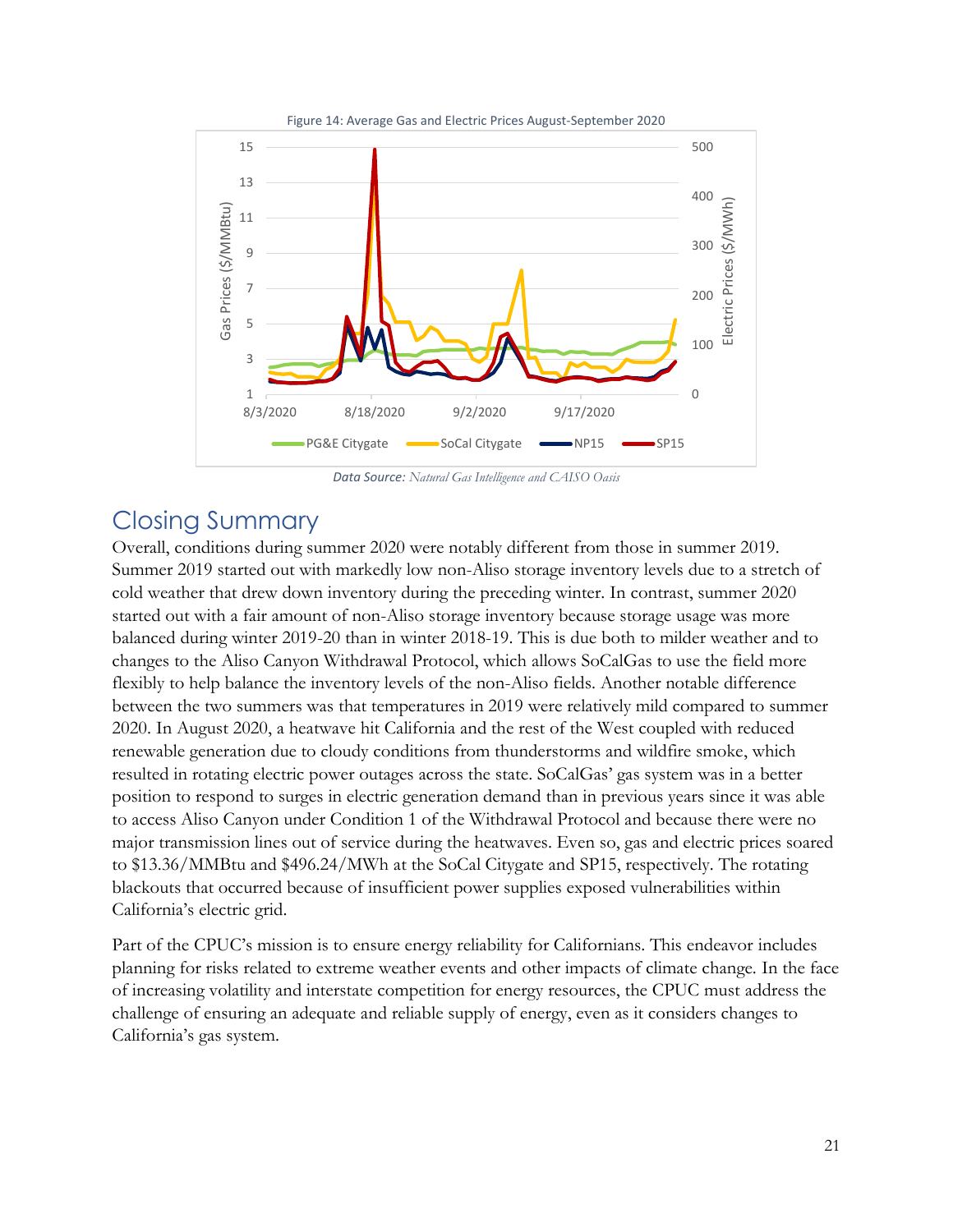# <span id="page-21-0"></span>Appendix A: Glossary of Terms

This appendix contains additional information on terms used in the report.

**Composite Weighted Average Temperature**: A calculation that approximates the temperature in a gas utility's entire service territory by first taking the average daily temperature of several locations in the service territory, applying a weight to each location, and then averaging those into one number.

**Cooling Degree Day (CDD):** A widely used unit of measurement to compare the average temperature for a location. CDDs measure how hot the temperature was on a given day or during a period of days. One CDD is when the average temperature for the day raises one degree above 65° Fahrenheit. Note: CDDs listed in this section reflect SoCalGas' territory, excluding the San Diego Gas & Electric (SDG&E) service area.

**Gas Day:** A Gas Day is from 7:00 AM to 7:00 AM.

**Operational Flow Order (OFO):** For natural gas pipeline systems to remain physically "in balance," they must operate within a set range of pressures. If there is not enough gas in the system, the pressure falls, and gas does not flow properly. If there is too much gas, the pressure rises, posing a risk to the structural integrity of the pipelines. SoCalGas' OFO penalty structure from June 1 to September 30 includes the following stages and noncompliance charges: Stage 1 (\$0.25/Dth), Stage 2 (\$1.00/Dth), Stage 3 (\$5/Dth), Stage 4 (\$5/Dth), and Stage 5 (\$5+G-IMB daily balancing standby rate). SoCalGas' OFO penalty structure from October 1 to May 31 includes the following stages and noncompliance charges: Stage 1 (\$0.25/Dth), Stage 2 (\$1/Dth), Stage 3 (\$5/Dth), Stage 3.1 (\$10/Dth), Stage 3.2 (\$15/Dth), Stage 3.3 (\$20/Dth), Stage 4 (\$25/Dth), and Stage 5 (\$25+ G-IMB daily balancing standby rate in \$/Dth).

The SoCalGas System Operator is responsible for maintaining the system's balance, but it does not control most gas procurement. To maintain balance, the system operator calls low OFOs when gas deliveries are too low and high OFOs when deliveries are too high. When an OFO is called, customers are required to balance supply and demand within a specified tolerance band; otherwise, they face specified financial penalties for noncompliance.

**NP15:** The portion of the CAISO controlled transmission grid north of Path 15, designated as the Northern Active Congestion Management Zone in the CAISO Electric Tariff filed with FERC, and does not include or encompass any load zone, path, or control area outside of California or external to transmission interfaces within the electrical region under CAISO's control.

**Receipt Point Utilization:** The ratio between the actual amount of gas flowing through a gas pipeline receipt point on a given day and the maximum operating capacity of that receipt point.

**Shut-In:** Regulations enacted by the California Geologic Energy Management Division (CalGEM formerly the Division of Oil, Gas, and Geothermal Resources or DOGGR) in 2018 require semiannual storage field shut-ins for testing and inventory verification. SoCalGas schedules each storage field to be shut-in for compliance procedures and maintenance during the shoulder, or offpeak, seasons of spring and fall. Low inventory shut-ins are typically scheduled in April or May, and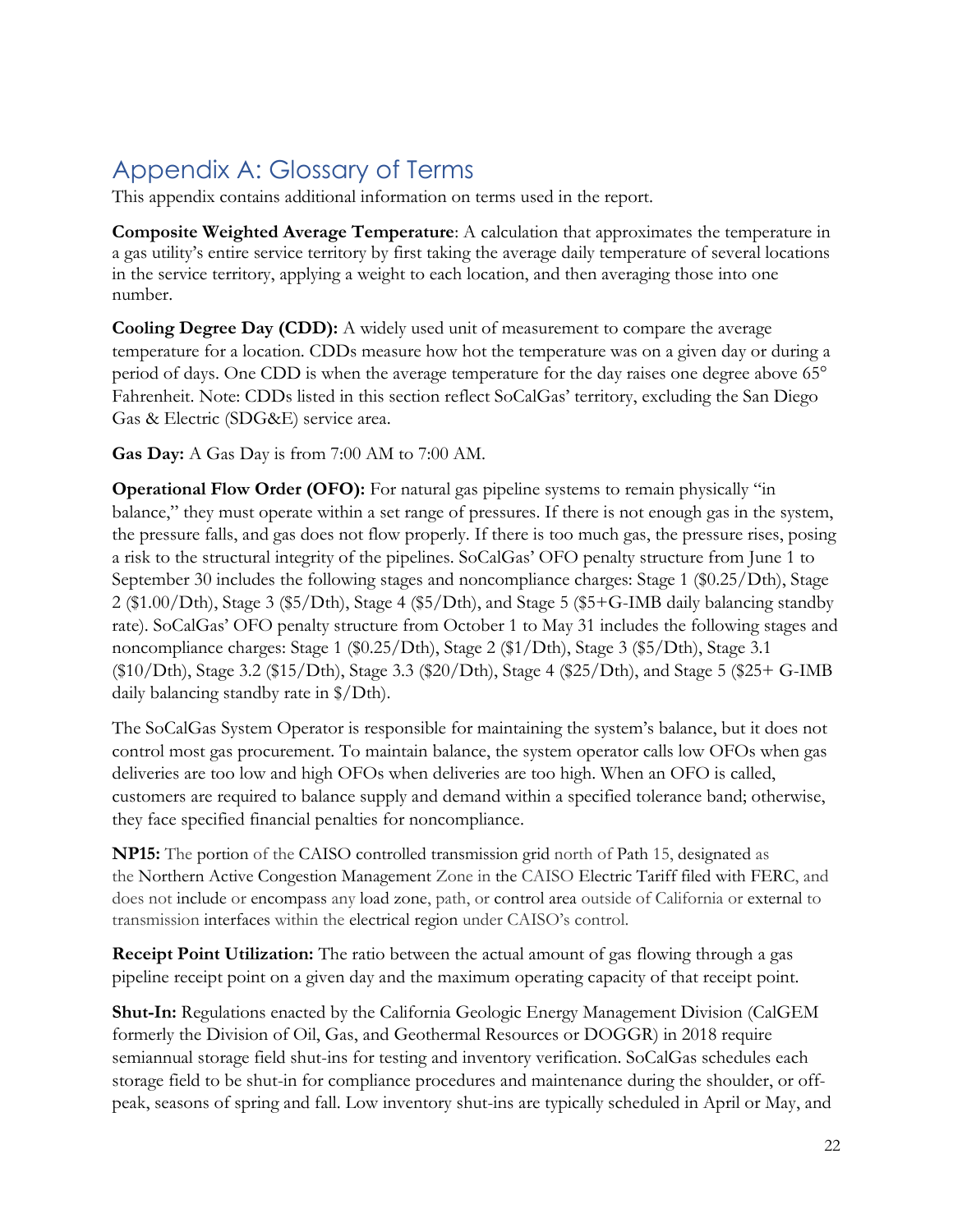high inventory shut-ins are typically scheduled in September, October, or November. These shut-ins may result in reduced opportunities for storage field injection.

**SoCalGas' Gas Acquisition Department:** Responsible for procuring gas for SoCalGas and SDG&E core customers, which are made up of residential and small business customers. There is a firewall between Gas Acquisition and the System Operator; Gas Acquisition only has access to public information about the SoCalGas system.

**SP15:** The portion of the CAISO controlled transmission grid south of Path 15, designated as the Southern Active Congestion Management Zone in the CAISO Electric Tariff filed with FERC, and does not include or encompass any load zone, path, or control area outside of California or external to transmission interfaces within the electrical region under CAISO's control.